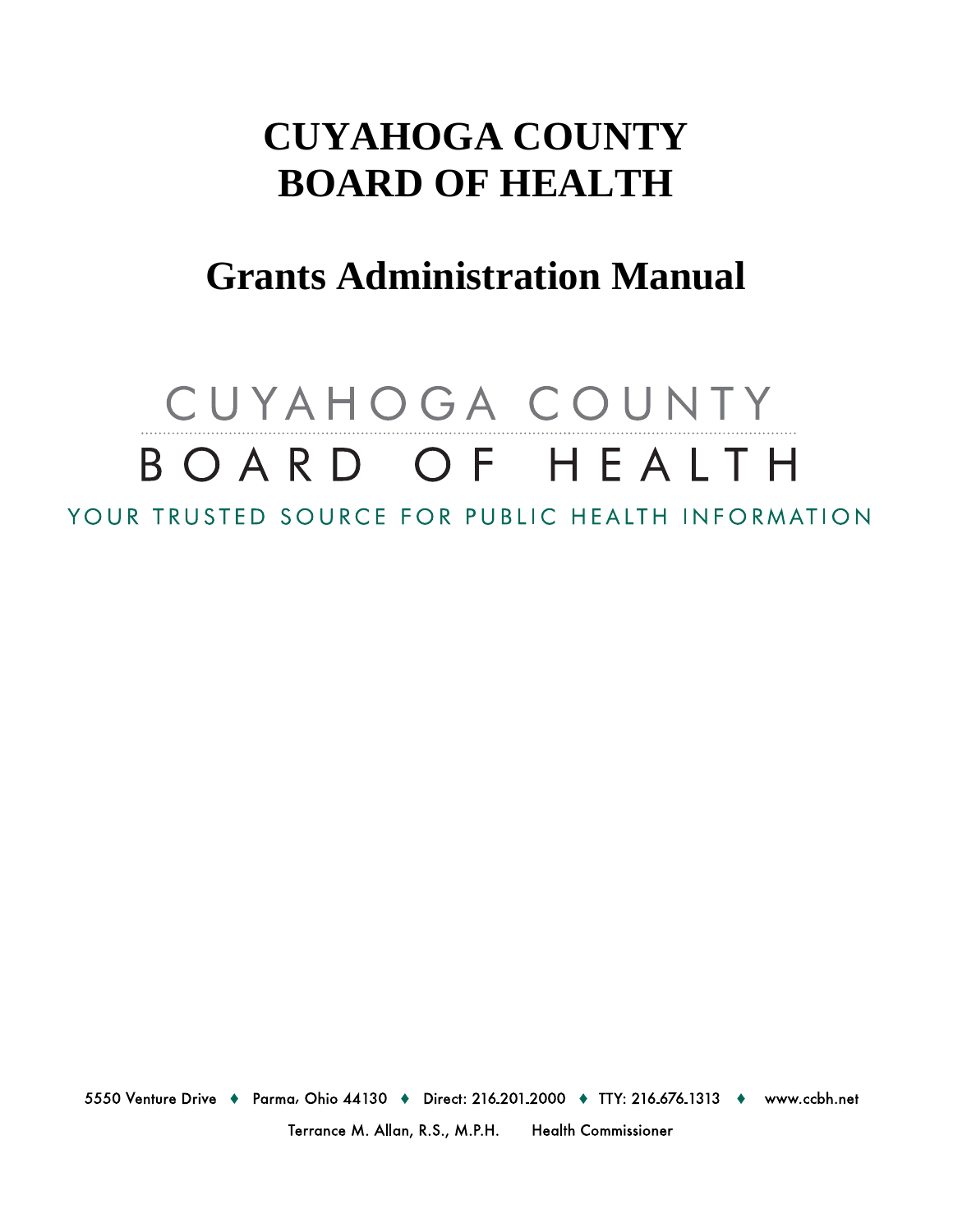#### Table of Contents

| 1. |       |    |
|----|-------|----|
|    | 1.1.  |    |
|    | 1.2.  |    |
|    | 1.3.  |    |
|    | 1.4.  |    |
|    | 1.5.  |    |
|    | 1.6.  |    |
|    | 1.7.  |    |
|    | 1.8.  |    |
|    | 1.9.  |    |
|    | 1.10. | 12 |
|    | 1.11. | 17 |
|    | 1.12. |    |
|    | 1.13. |    |
| 2. |       |    |
|    | 2.1.  |    |
|    | 2.2.  |    |
|    | 2.3.  | 20 |
|    | 2.4.  |    |
|    | 2.5.  |    |
|    | 2.6.  |    |
|    | 2.7.  |    |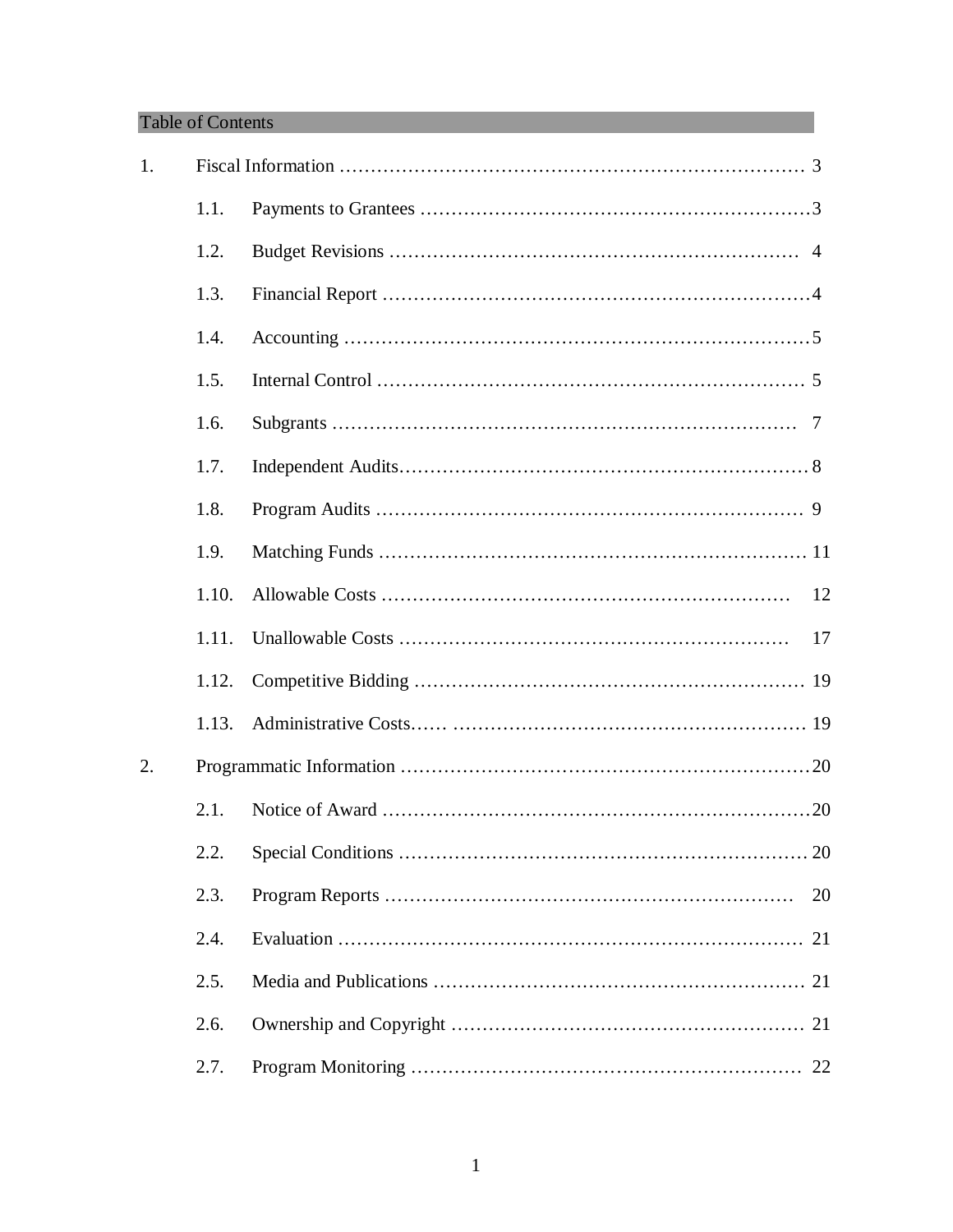|    | 2.8.  |    |
|----|-------|----|
| 3. |       |    |
|    | 3.1.  |    |
|    | 3.2.  |    |
|    | 3.3.  |    |
|    | 3.4.  |    |
|    | 3.5.  |    |
|    | 3.6.  |    |
|    | 3.7.  |    |
|    | 3.8.  | 27 |
|    | 3.9.  |    |
|    | 3.10. |    |
|    | 3.11. |    |
|    | 3.12  |    |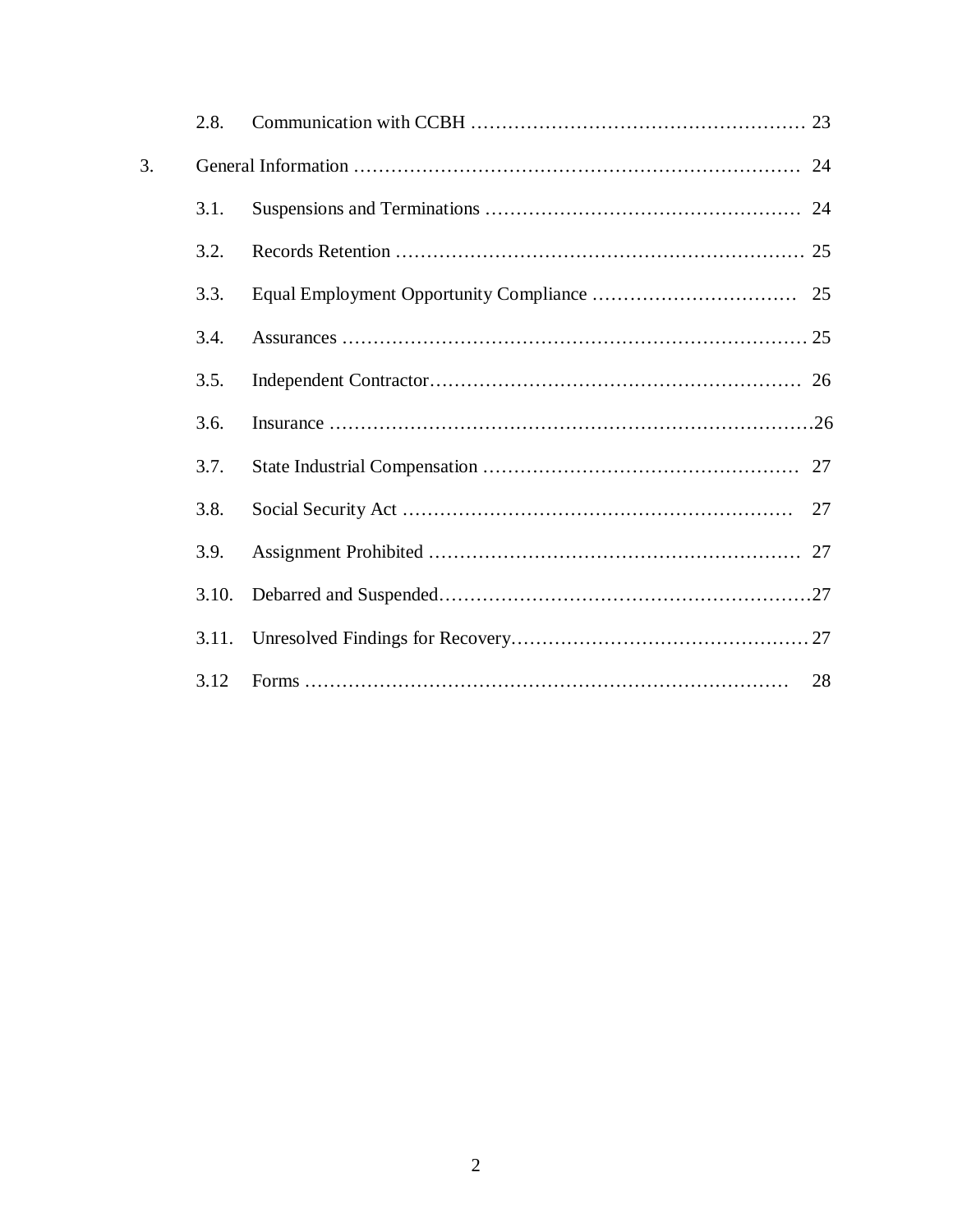#### Section 1. Fiscal Information

#### **Grants Administration Manual**

Cuyahoga County Board of Health (CCBH) establishes standards for the management of program objectives and funding for recipient of Cuyahoga County Board of Health (CCBH) grants. This manual provides guidance for agencies through the entire grant cycle – from contemplating an application, through the award of grant funds, the performance and finally the close out of the grant. In addition to providing a tool for grantees, other objectives for issuing this manual are:

- 1. To ensure that a uniform and consistent process is maintained for CCBH grants being administered at federal, state and local levels;
- 2. To ensure that the CCBH's public health mission is accomplished and needed services are provided by funds available through CCBH; and,
- 3. To ensure that procedures applied are consistent with those required by federal, state and local rules and regulations.

The policies and procedures of this manual are binding upon all grantees in their administration and financial management of all CCBH federal, state, and local funded grants. In the absence of specific guidance from this manual Grantee's should refer to (Exhibit F)

In the event of any conflict between the policies set forth in this manual and any applicable laws, the law will prevail.

#### **1.1 Payments to Grantees**

Grant funds will normally be distributed to the grant recipient on a quarterly basis. Quarterly payments may be delayed if:

- Required expense or program reports have not been submitted by due date and approved by CCBH;
- A required budget application or budget revision request, if applicable, has not been submitted to and approved by CCBH; or
- **Specified special conditions have not been met by the Grantee.**
- At the discretion of CCBH, the results of a program audit or program monitoring warrant the delay.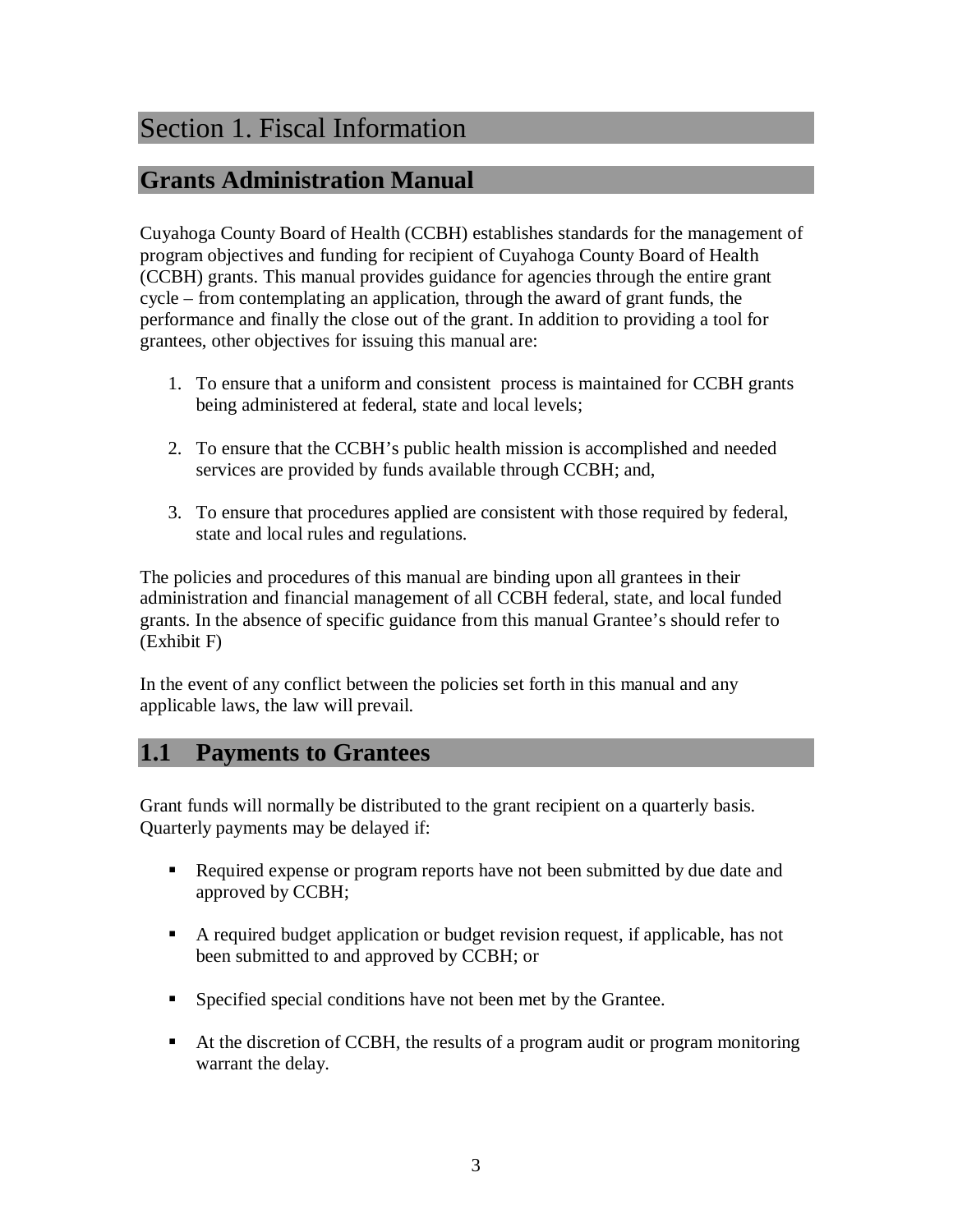#### **1.2. Budget Revisions**

A budget revision request must be submitted by the Grantee to document changes in purpose, staff, funding from other sources, cost between categories, adding/deleting categories, relationships with other agencies, etc.

A Budget Revision Request form must be completed for every revision to the approved budget amount for the Salaries and Wages budget category. For all other budget categories, a request must be submitted whenever a change or cumulative change in the budgeted amount exceeds 10% of the approved budgeted amount. For a change or cumulative change of 10% or less, a budget revision request form is not required; however, Grantees should still communicate such changes to their assigned Program Project Manager at CCBH. Budget revision requests must comply with the following requirements:

- 1.2.1. The revised grant total budget will remain the same as the original budget.
- 1.2.2. Grantees must use the Budget Revision Request Form supplied by CCBH to request a revision to their approved budget.
- 1.2.3. All Budget Revision Requests must be accompanied by a Budget Revision Narrative describing the reason for the request for changes.
- 1.2.4. The Grantee shall not expend funds under the proposed budget revision until the receipt of written notification of approval from CCBH. If approved by CCBH, the revision supersedes the existing approved budget and/or programs.
- 1.2.5. A maximum of three (3) budget revisions will be accepted during each program Budget period, with no more than one per quarter. The final budget revision must be submitted within 60 days prior to the end of the budget year. CCBH reserves the right to verify all information submitted in the budget revision.

#### **1.3. Financial Reports**

Grantees must submit the following financial reports using the report forms supplied by CCBH.

1.3.1 Quarterly Expense Reports **must be** submitted within 15 calendar days following the end of each of the first four quarters (3 months) of the budget period. The budget period for each grant is defined in the Notice of Award.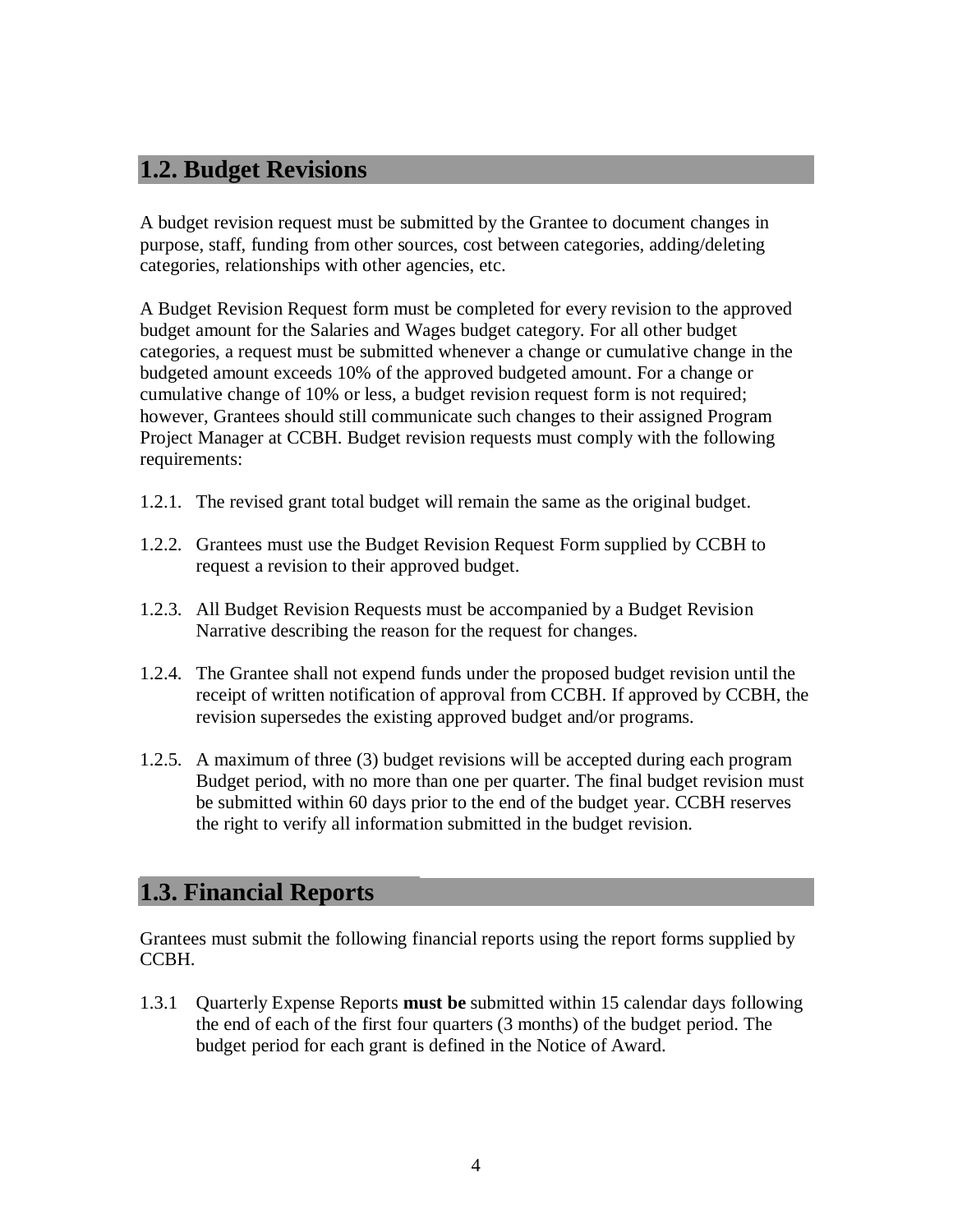- 1.3.2. An Annual Reconciliation Expense Report **must be** submitted within 30 calendar days following the end of the annual budget period. The budget period for each grant is defined in the Notice of Award.
- 1.3.3. Failure to submit expense reports on time will result in grant payments being delayed. Repeated non-compliance with timely expense reporting may result in the suspension or termination of a grant in accordance with Section 3.1 of this manual.

#### **1.4. Accounting**

Grantee accounting records must be maintained in accordance with U.S. Generally Accepted Accounting Principles (GAAP). The primary objectives in agency accounting for grant activities are to:

- 1.4.1. Ensure that the record keeping system identifies separately the receipts, disbursements, assets, liabilities and fund balance for the grant project;
- 1.4.2. Provide the agency with financial information that will enable the preparation of periodic reports required by CCBH.
- 1.4.3. Maintain separate general ledger accounts for projects that receive funding from CCBH. Project accounts must adequately identify the source and application of project funds. Project funds consist of grant funds, program income, and applicant funds used to match the grant. Grantee must have adequate control to assure that project funds are used only for the budgeted line items that have been approved by CCBH and are allowable costs as defined in the RFP and this manual. The separate accounting of project funds received and expended will facilitate a project audit and serve as an agency management tool.

#### **1.5. Internal Control**

The grantee must maintain effective internal control and accountability for all project funds, equipment, and other assets. Internal control activities are policies and procedures that help ensure that necessary actions are taken to address risks and achieve the entity's objectives. Some common examples of internal controls that should be in place in the Grantee's organization may include, but are not limited to:

1.5.1. Payroll and Personnel:

- Formal time keeping records that document allocation of time to grant programs are utilized and maintained.
- **Personnel files are maintained that contain information on employment** application and new employee investigation, date employed, pay rates,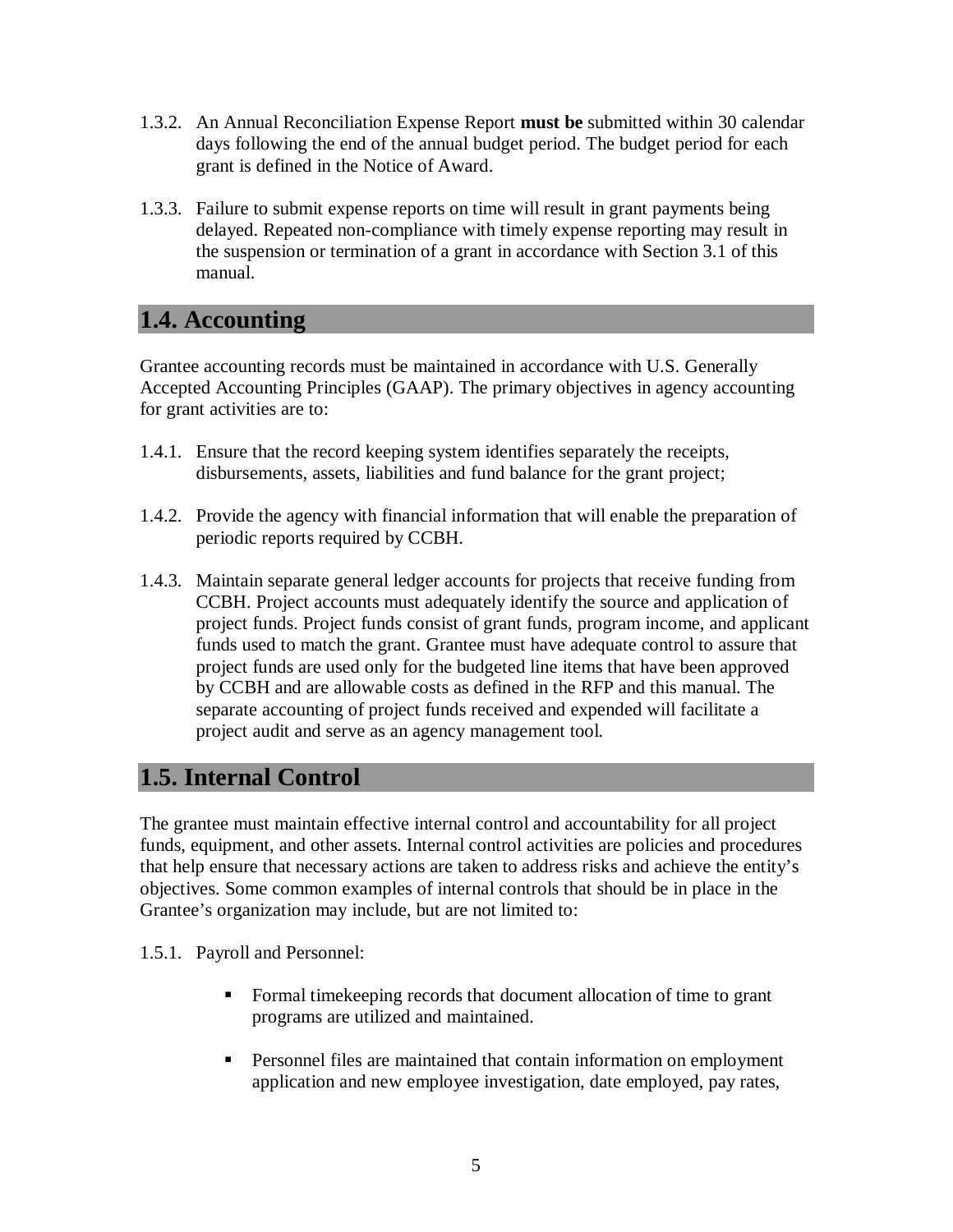changes in pay rates and position, authorization for payroll deductions, earnings records, W-4 form, INS form I-9, and termination data.

- Payroll performs the following functions in preparing the payroll:
	- Check time card/attendance records for proper computations of hours
	- Review time card records for proper approvals of time recorded as well as overtime.
	- Check overtime hours, rates, and computations.
	- Verify pay rates.
- Monthly, quarterly, or annually, there is a reconciliation of gross and net amounts as shown on tax returns and W-2's to total payroll register and general ledger.
- Payroll is subject to final approval before payment by someone independent of payroll preparation and timekeeping.
- Unclaimed paychecks are returned to someone who is not associated with the payroll function.
- Access to either manual or computerized payroll records is limited to those with a logical need for such access.
- 1.5.2. Purchasing and Payables:
	- In processing disbursements, all invoices are verified against approved copies of the purchase order, contract, and receiving report. Invoices are then documented with the approval of an appropriate level of authority.
	- **Properly approved, prenumbered purchase orders are checked and** appropriate action taken on those beyond the usual processing time by an employee independent of the purchasing and receiving functions.
	- The numerical sequence of purchase orders is checked and appropriate action taken on those beyond the usual processing time by an employee independent of the purchasing and receiving functions.
	- Competitive bid procedures are used under predetermined circumstances (See Section 1.12)
	- A purchasing policy is in place.
	- The purchasing function is performed by personnel who are independent of purchasing, receiving, inventory, and general ledger functions.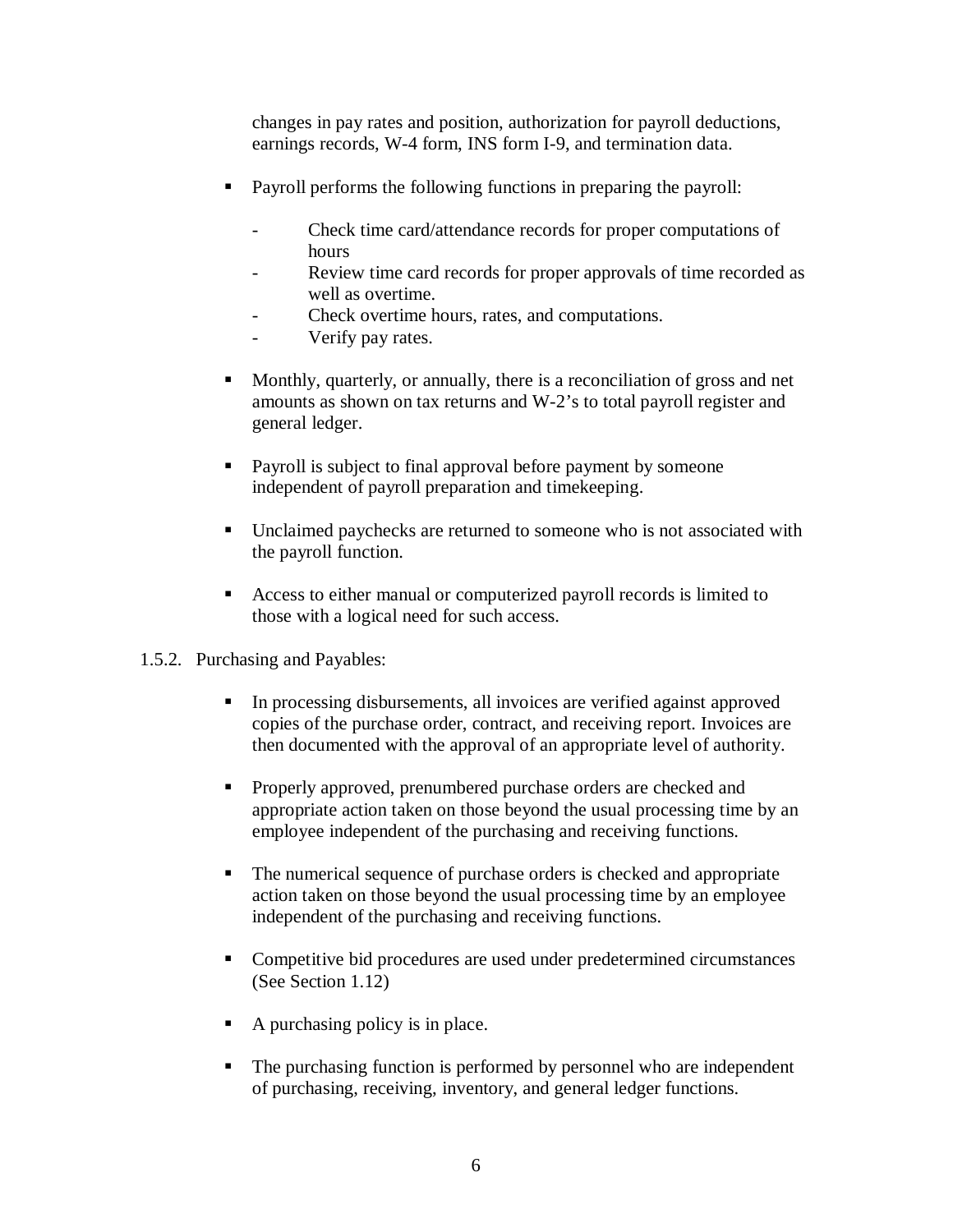- The payables function is performed by personnel who are independent of 1) the receiving and shipping functions, 2) the payables and disbursing functions, and 3) the cash receipts function.
- 1.5.3. Miscellaneous Controls
	- A responsible member of management monitors activities to ensure that the proper matching contributions are met.
	- Reconciliations of grant financial report with supporting records are prepared, reviewed, and approved by a responsible official before filing.
	- Accounting procedures provide for identifying receipts and expenditures of program funds separately for each grant.
	- Expenditures are monitored by a responsible official for compliance with allowable costs and approved budget requirements.
	- There is a documented time schedule for filing financial and program reports with grantors.
	- If the Grantee charges indirect costs to the grant, the Grantee has a formal, written cost allocation plan in place.
	- The work of employees is subdivided so that no single employee performs a complete cycle of operations. For example, an employee handling cash would not post accounts receivable records.

#### **1.6. Subgrants**

- 1.6.1. Grantees shall apply the provisions of this manual, the Notice of Award, the RFP, and the grant application to grantees performing substantive work under subgrants that are passed through or awarded by the primary recipient (i.e, Grantee).
- 1.6.2. For the purposes of this manual, the following definitions apply:
	- 1.6.2.1. a **subgrant** is an award of financial assistance made under an award by a Grantee to an eligible grantee or by a grantee to lower tier grantee. The term includes financial assistance when provided by any legal agreement, even if the agreement is called a contract.
	- 1.6.2.2. A **grantee** is an entity that expends CCBH awards received from a pass-through entity (i.e., CCBH Grantee) to carry out a CCBH program.
- 1.6.3 A Grantee shall identify the CCBH awards (e.g., name of program and grant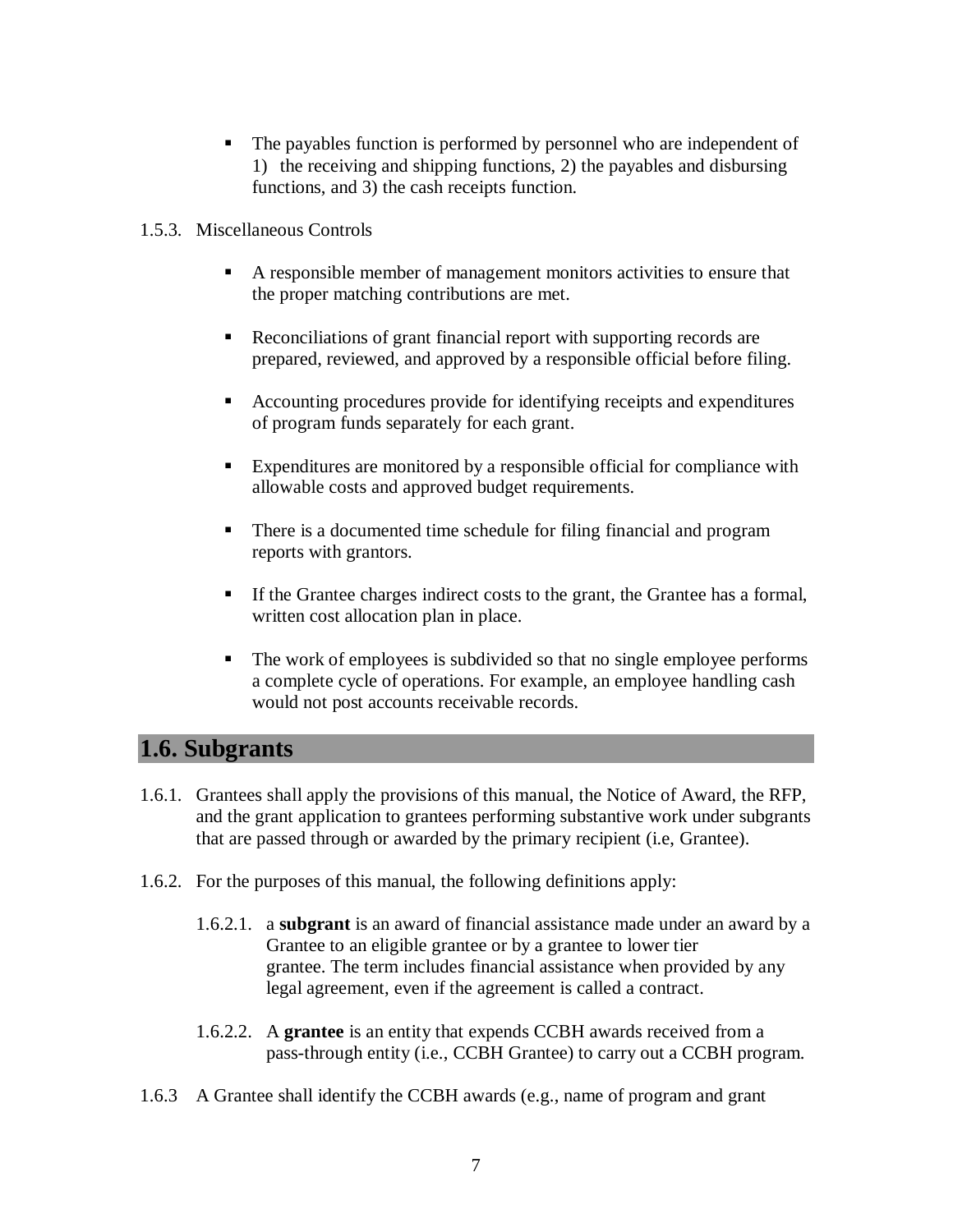number) provided to grantees and advise the grantees of the requirements of the grant agreement and this manual.

- 1.6.3.1 Monitoring activities normally occur throughout the year and may take various forms, such as:
	- Reporting Reviewing financial and performance reports submitted by the grantee.
	- Contact Regular contacts with grantees and appropriate inquiries concerning both financial and program activities.
	- Audits Review of results of independent audits performed of the grantee agency.
- 1.6.3.2. Grantees must also evaluate the impact of grantee activities on the Grantee's ability to comply with applicable CCBH award guidelines.

#### **1.7. Independent Audits**

- 1.7.1. Grantees which expend federal funds in an annual aggregate total of \$300,000 or more require:
	- a. An audit in accordance with the Single Audit Act by an independent auditor. Reference OMB Circular A-133, Audits of States, Local Governments and Non-Profit Organizations, issued June 30, 1997.
	- b. Audit must be completed no later that 9 months after the end of the grantee's fiscal year.
- 1.7.2. Grantees which expend federal funds in an annual aggregate total of less than \$300,000 require:
	- a. A financial audit conducted in accordance with Generally Accepted Government Auditing Standards (GAGAS),
	- b. Audit must be completed no later than 9 months after the end of the grantee's fiscal year.
- 1.7.3. Grantees must submit a single audit report in accordance with OMB Circular A-133, Audits of States, Local Governments and Non-Profit Organizations, issued June 30, 1997, the report must include:
	- a. The financial statements (grantee's responsibility to provide),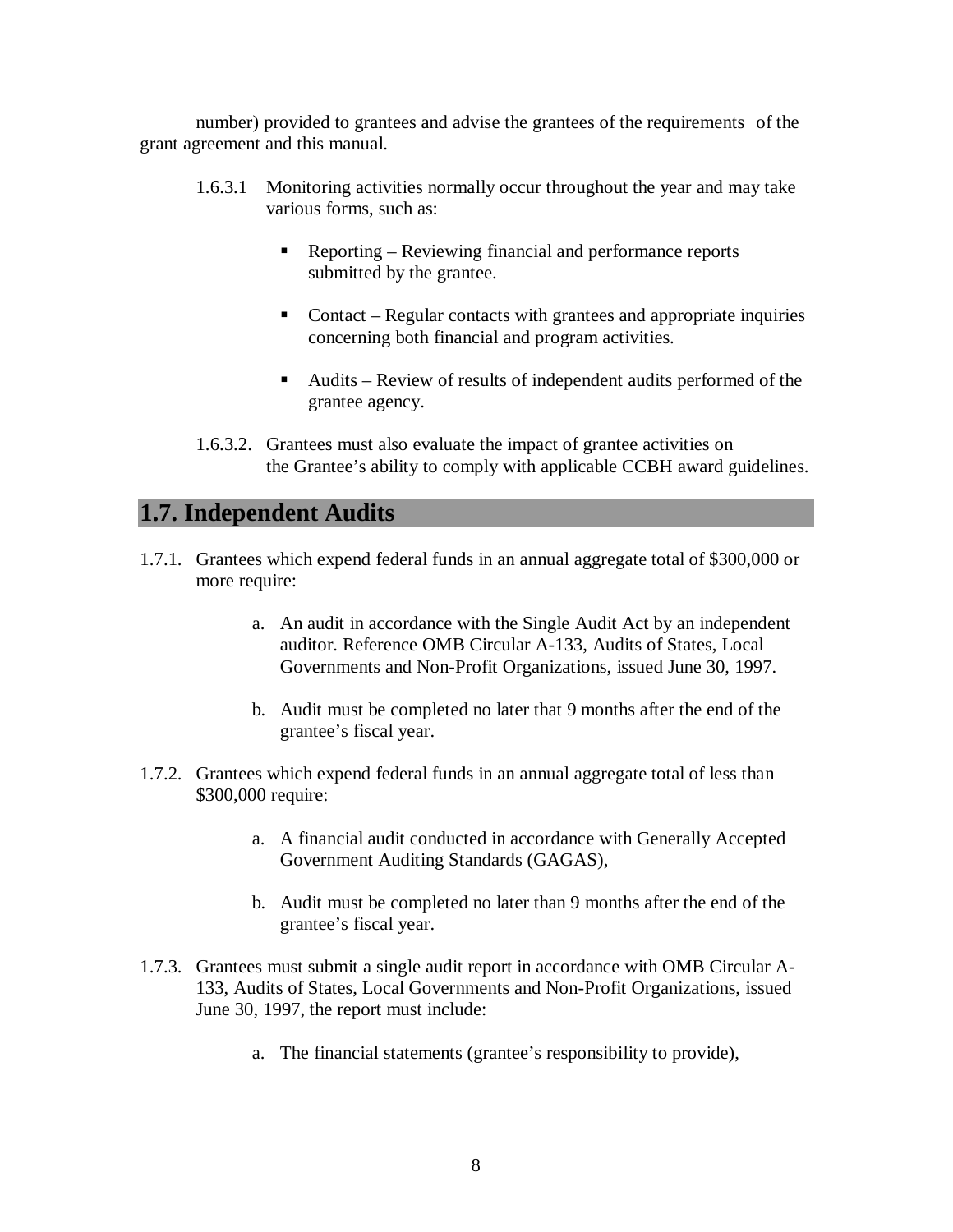- b. A schedule of expenditures of Federal awards (grantee's responsibility to provide),
- c. Auditor's opinions on the fair presentation of financial statements and schedule of expenditures of Federal awards,
- d. Auditor's report on internal control and compliance pertaining to financial reporting,
- e. Auditor's report on internal control and opinion on compliance pertaining to major programs,
- f. Auditor's schedule of findings and questioned costs,
- g. Grantee's corrective action plans, and
- h. A summary schedule of prior audit findings which include planned and completed corrective actions (grantee's responsibility to provide).
- 1.7.4. Grantee is responsible for submitting a report that meets OMB A-133 requirements and a copy of the auditor's management letter within 30 days of receipt of the auditor's report, but no later than 9 months after the end of the grantee's fiscal year. Additionally, if the report contains no findings, CCBH requires grantee's to still submit a complete copy for review. The audit report, management letter and other applicable information should be mailed to:

Cuyahoga County Board of Health Grants Administration 5550 Venture Drive Parma, Ohio 44130

#### **1.8. Program Audits**

During the grant period and for three years after, on reasonable notice and during customary business hours, CCBH may audit the Grantee's records, system of internal controls over grant funds, and other program compliance. This audit will also apply to CCBH's duly authorized representatives and any person or organization providing financial support for the project.

1.8.1. Corrective Action Plans –

At the conclusion of an audit which results in findings, CCBH will meet with representatives of the Grantee to discuss the findings. Within fifteen (15) business days after such meeting, the Grantee will provide CCBH with a corrective action plan that addresses the audit findings. The corrective action plan will be on the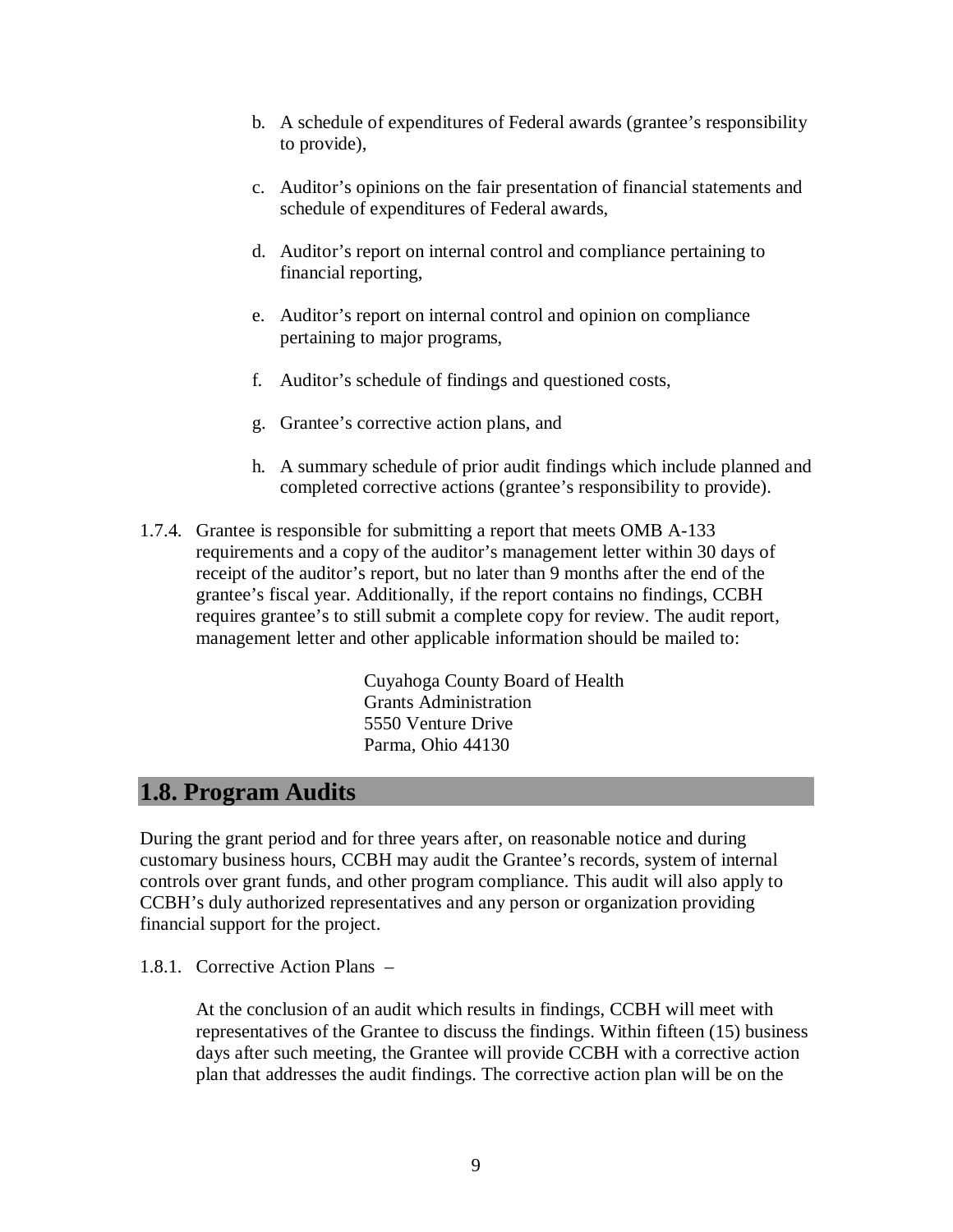form prescribed by CCBH. Corrective action means action taken by the Grantee that:

- (a) Corrects identified deficiencies;
- (b) Produces recommended improvements; or
- (c) Demonstrates that audit findings are either invalid or do not warrant Grantee action

The corrective action plan shall provide the name(s) of the contact person(s) responsible for corrective action, the corrective action planned, and the anticipated completion date. If the Grantee does not agree with the audit findings or believes corrective action is not required, then the corrective action plan shall include an explanation of specific reasons, as well as any necessary supporting documentation.

1.8.2. CCBH Management Decisions on Audit Findings –

Within fifteen (15) days of receiving the Grantee's corrective action plan, CCBH will issue a management decision on the corrective action plan. The management decision will clearly state whether or not the audit finding is sustained, the reasons for the decision, and the expected Grantee action to reply to disallowed costs, make financial adjustments, or take other action. For disallowed costs, CCBH has the option to either (1) require Grantees to repay the disallowed costs, or (2) deduct the disallowed cost amount from future payments to the Grantee.

Prior to issuing the management decision, CCBH may request additional information or documentation from the Grantee, including a request for auditor assurance related to the documentation, as a way of mitigating disallowed costs. The management decision will describe any further appeal process available to the Grantee.

If applicable, as part of the management decision, CCBH may choose to notify the Grantee of its intent to suspend or terminate a grant (in accordance with Section 3.1 of this manual) should specified conditions not be met by the Grantee.

1.8.3. If an audit reveals that the Grantee materially failed to comply with the terms of the grant, CCBH has the right to suspend or terminate the grant in accordance with Section 3.1 of this manual. In addition, if an audit reveals any material deviation from the project's specifications, any misrepresentation, or any overcharge to CCBH, CCBH will be entitled to recover damages, as well as the cost of the audit.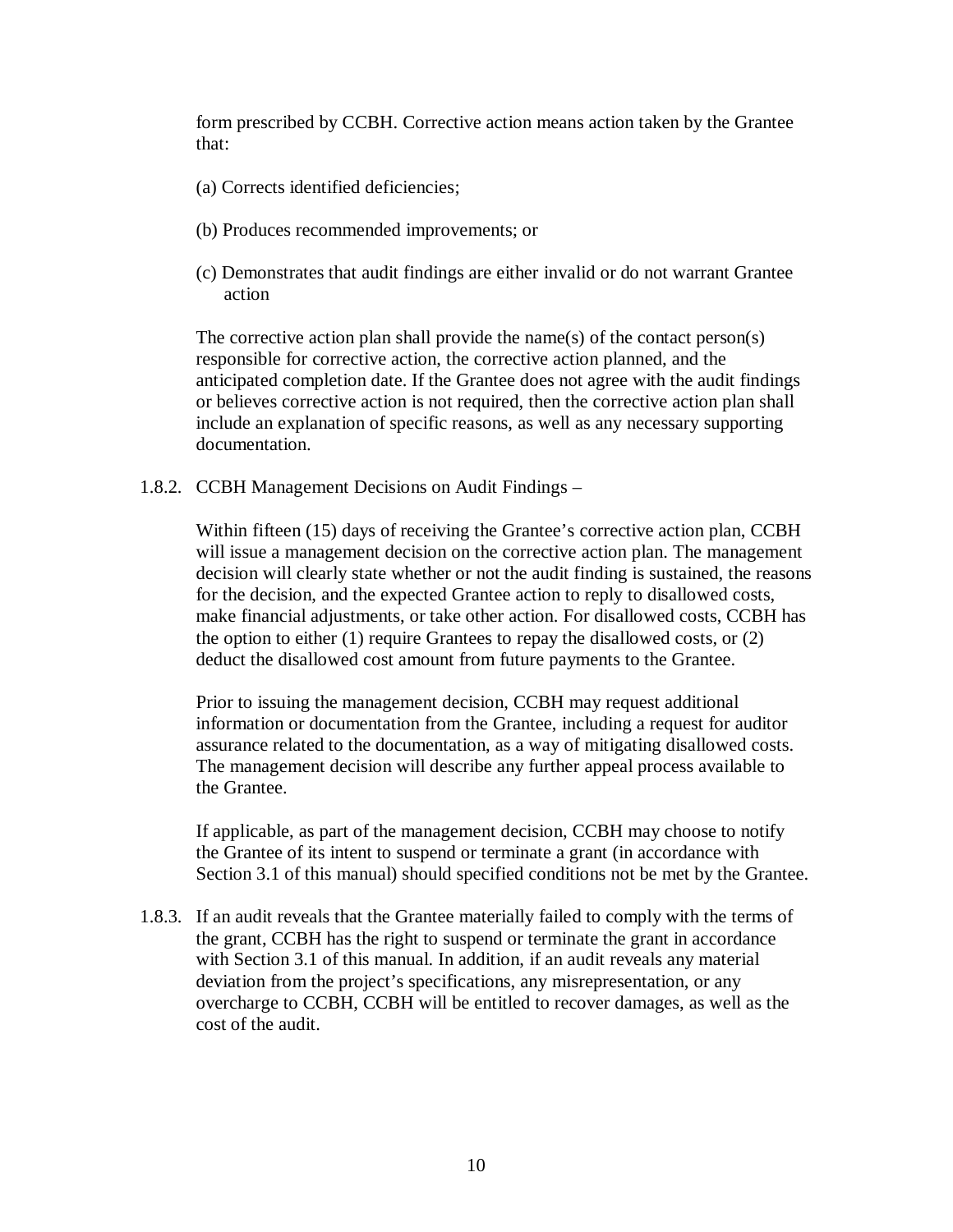#### **1.9 Matching Funds**

- 1.9.1. Contributions, including cash and third party in-kind, shall be accepted as part of the Grantee's matching requirement when such contributions meet all of the following criteria.
	- Are verifiable from the Grantee's records.
	- Are not included as contributions for any other CCBH grant.
	- Are necessary and reasonable for proper and efficient accomplishment of the CCBH project or program objectives.
	- **Are allowable under the provisions of this manual.**
	- **Are provided for in the approval budget, as required by CCBH.**
- 1.9.2. The value placed on in-kind contributions for matching purposes must be fair and reasonable. The following guidance is provided for determining fair market value:
	- 1.9.2.1. Valuation of Employees of Other Organizations: When an employer other than the Grantee furnishes free of charge the services of an employee in the employee's normal line of work, the services will be valued at the employee's regular rate of pay exclusive of the employee's fringe benefits and overhead costs.
	- 1.9.2.2. Donated Supplies and Loaned Equipment or Space: Donated supplies will be valued at the market value of the item at the time of the donation. When a third party donates the use of equipment or space, but retains title, the contribution will be valued at the fair rental rate of the space or equipment.
	- 1.9.2.3. Valuation of Donated Equipment, Buildings, and Land: If prior approval is obtained from CCBH the market value at the time of the donation of the donated equipment or buildings and fair rental rate of the donated land may be counted as an in-kind contribution. The approval may be given only if the purchase of the equipment or rental of the land would be approved as an allowable direct cost.
- 1.9.3. Salaries and wages of employees used in meeting matching requirements for CCBH grant awards must be supported in the same manner as those claimed as allowable costs under the CCBH grant.
- 1.9.4. CCBH Grant funds may not be used as matching funds for other CCBH grant programs.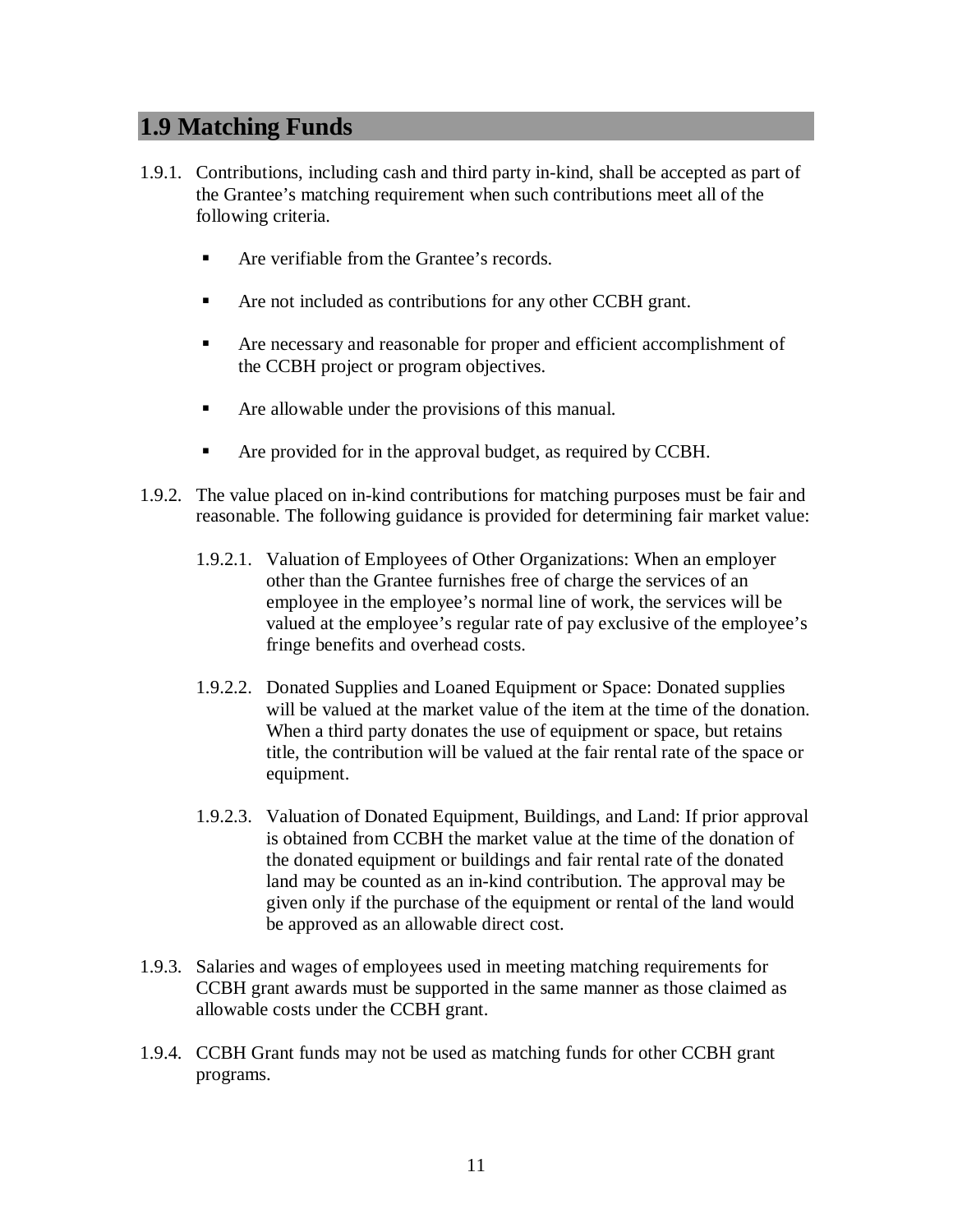#### **1.10 Allowable Costs**

**General Criteria** – "Allowable costs" are the expenses for budgeted line items that have been approved by CCBH. Funds received may be spent as necessary to carry out the purposes and activities for the approved program only. The Grantee organization is responsible for the expenditure of funds and for maintaining adequate supporting records consistent with generally accepted accounting practices. CCBH staff, or its subcontractor, may examine a Grantee's financial record keeping and accounting procedures at any time.

- 1.10.1. Allowable project costs must:
	- Be necessary and reasonable for proper and efficient administration of project, be allocable, and except as specifically provided, not be a general expense required to carry out the overall activities of the Grantee;
	- Be authorized, allocable, and not prohibited under any federal,state or local regulations;
	- Be consistent with other policies, regulations, and procedures that apply to other activities of the Grantee agency;
	- Not be allocable to or included as a cost of any other state or federally financed program in the current period;
	- Be the net of all applicable credits; and,
	- Be adequately documented.
- 1.10.2. For CCBH purposes, allowable costs should meet the general criteria described above, and should qualify as allowable under one of the following seven categories:
- 1.10.3. **Salaries and Wages –** Project funds may be used to compensate employee for the time devoted specifically to the execution of the grant program.
	- 1**.**10.3.1. "Employees" constitute those individuals who are entered into the agency employment system, are receiving fringe benefits provided to the Grantee agency employees, are eligible to participate in the agency retirement program and are subject to Grantee agency employment rules and policies.
	- 1.10.3.2. Grantee shall be solely responsible for reporting, withholding, and paying all employment related taxes, payments, and withholdings for its personnel, including, but not limited to federal, state, and local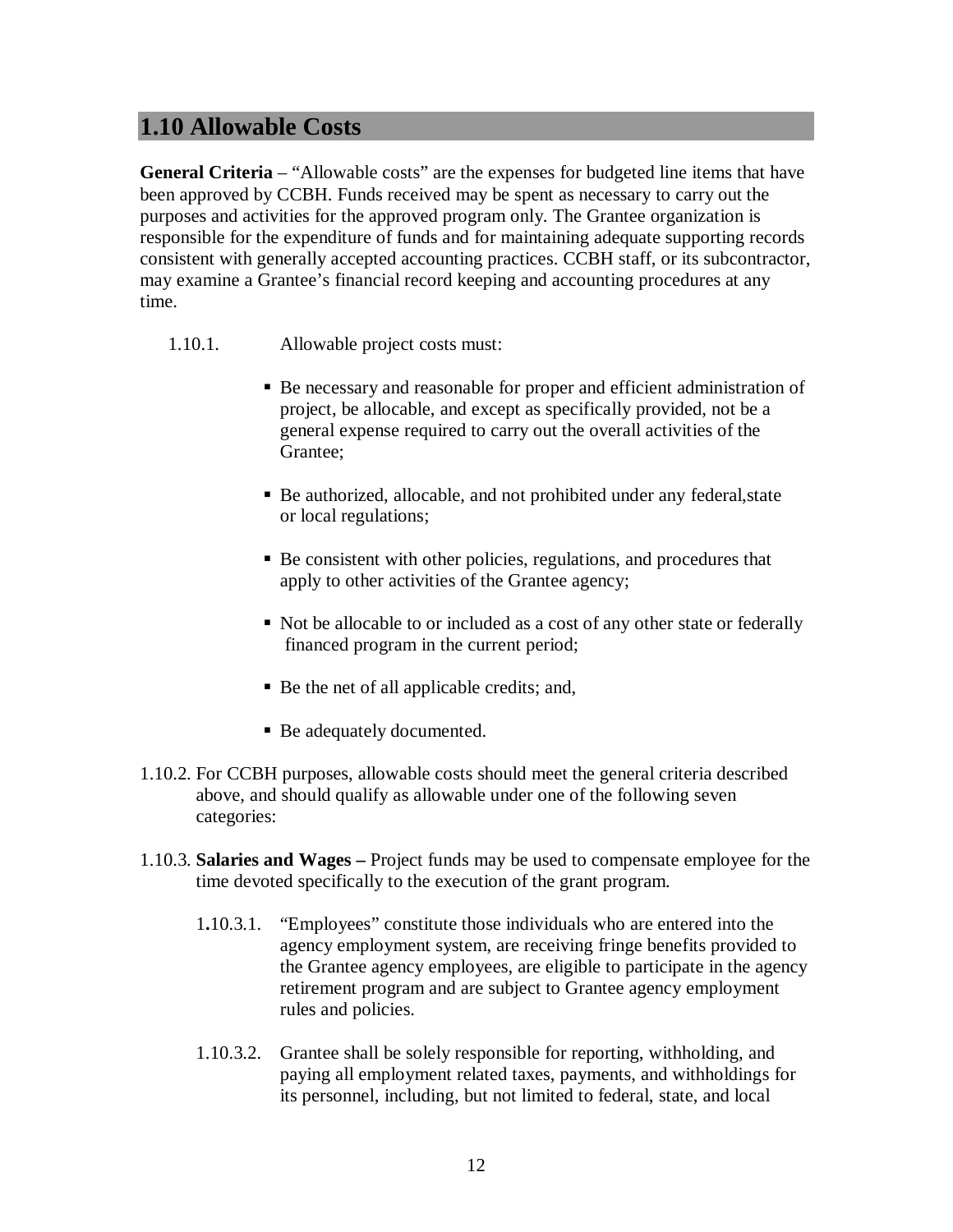income taxes, social security, unemployment or disability deductions, withholdings, and payments.

- 1.10.3.3. Compensation for project employees shall include all remuneration paid currently or accrued for services rendered during the period of performance under the grant agreement including wages, salaries, supplementary compensation, and benefits. Compensation for project employees shall be considered reasonable to the extent that it is consistent with that paid for similar work in other activities of the Grantee agency.
- 1.10.3.4. In accordance with the following guidelines, Grantees will create and maintain adequate supporting documentation of salaries and wages charged to CCBH grants:
	- a. Charges to CCBH awards for salaries and wages will be based on payrolls documented in accordance with the generally accepted practices of the Grantee and approved by a responsible official(s) of the Grantee.
	- b. Where employees work on multiple activities or cost objectives, a distribution of their salaries or wages will be supported by personnel activity reports or equivalent documentation. Such documentary support will be required where employees work on:
		- More than one CCBH award,
		- A CCBH award and a non-CCBH award,
		- An indirect cost activity and a direct cost activity,
		- Two or more indirect activities which are allocated using different allocation bases, or
		- An unallowable activity and a direct or indirect cost activity.
	- c. Personnel activity reports or equivalent documentation must meet the following standards:
		- They must reflect an after-the-fact distribution of the actual activity of each employee,
		- They must account for the total activity for which each employee is compensated,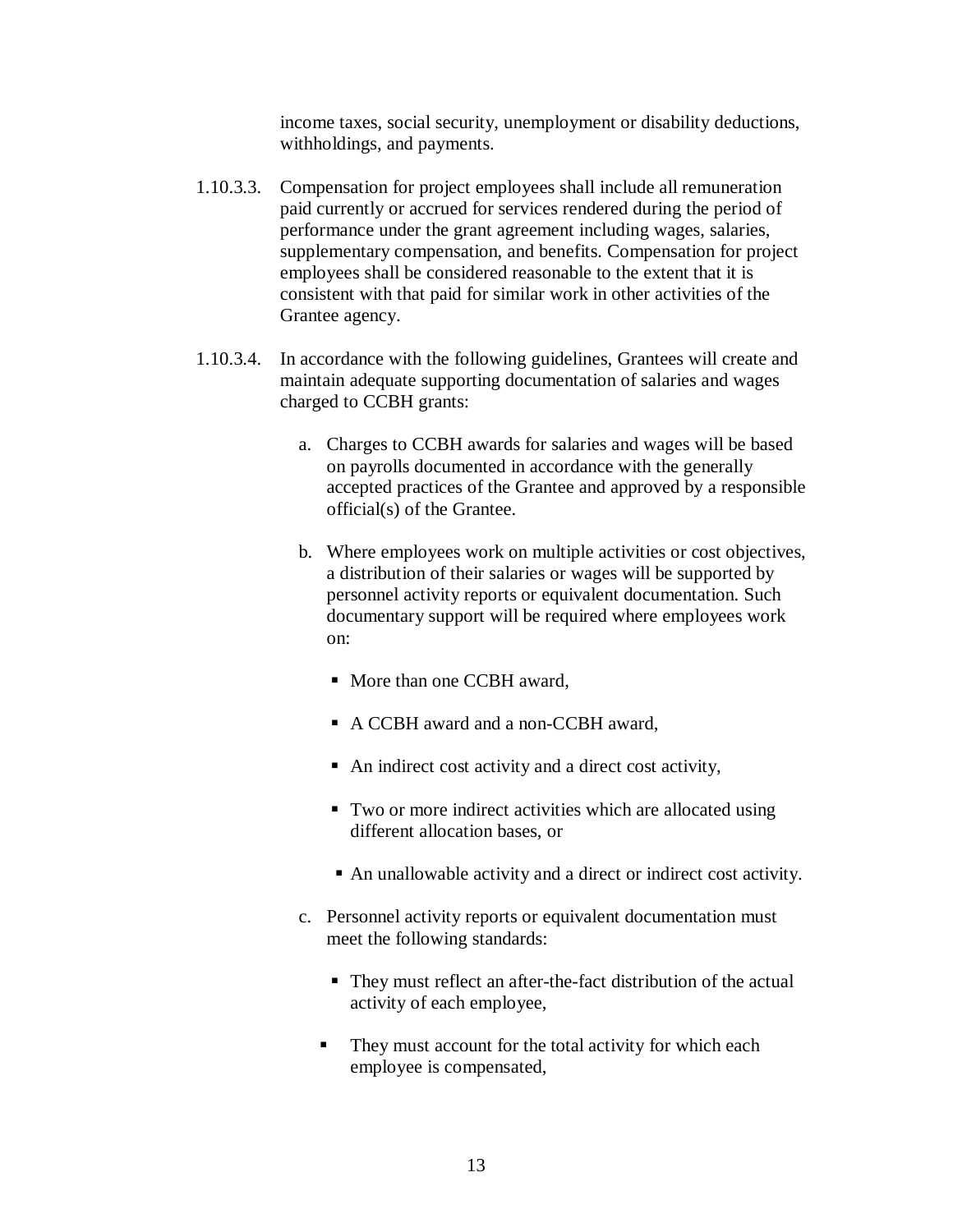- They must be prepared to coincide with each pay period, and
- They must be signed by the employee.
- 1.10.4. **Fringe Benefits –** Fringe benefits are allowances and services provided by employers to their employees as compensation in addition to regular salaries and wages.
	- 1.10.4.1. Fringe benefits include, but are not limited to, the costs of leave, employee insurance, pensions, and unemployment benefit plans. The costs of fringe benefits are allowable to the extent that the benefits are reasonable and are required by law, Grantee-employee agreement, or an established policy of the Grantee.
	- 1.10.4.2. The cost of fringe benefits in the form of regular compensation paid to employees during periods of authorized absences from the job, such as for annual leave, sick leave, holidays, court leave, military leave, and other similar benefits, are allowable if: (a) they are provided under established written leave policies; and (b) the costs are equitably allocated to all related activities, including CCBH awards.
	- 1.10.4.3. The cost of fringe benefits in the form of employer contributions or expenses for social security; employee life, health, unemployment, and worker's compensation insurance; pension plan costs; and other similar benefits are allowable, provided such benefits are granted under established written policies. Such benefits shall be allocated to CCBH awards and all other activities in a manner consistent with the pattern of benefits attributable to the individuals or group(s) of employees whose salaries and wages are chargeable to such CCBH awards and other activities.
	- 1.10.4.4. CCBH reserves the right to disapprove the use of grant funds for any employee benefit included in the budget request if, in CCBH's sole opinion, the benefit is inconsistent with allowable cost requirements.
- 1.10.5. **Contracted Services –** Individuals providing services as consultants or under contracts that do not meet the definition of an employee (see Section 1.10.3.), or the definition of a grantee (see Section 1.6), are considered contracted services.
	- 1.10.5.1. For each contract the Grantee must obtain CCBH prior approval for the expenditure.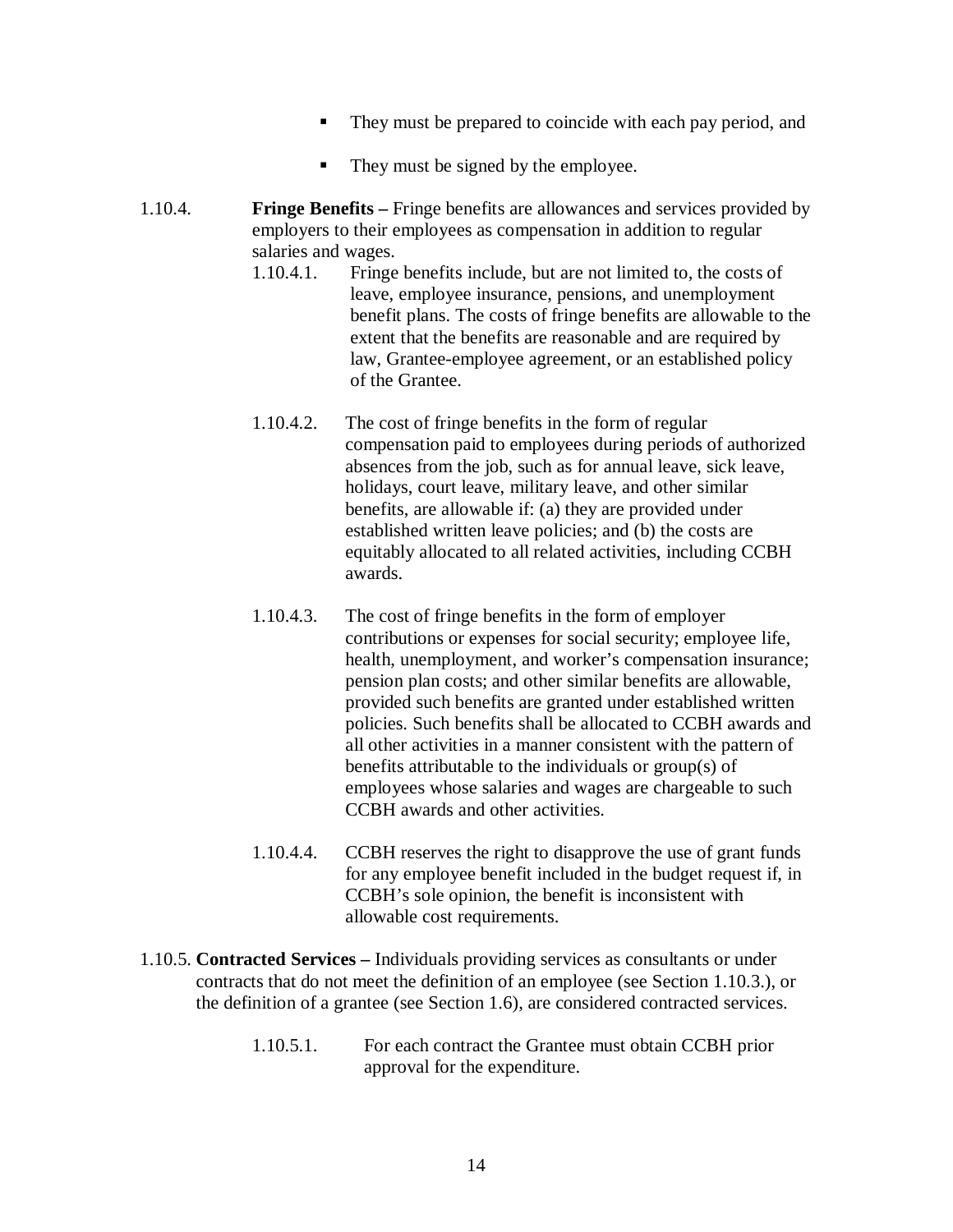- 1.10.5.2. All contracts and subcontracts entered into by the Grantee agency with grant funds shall contain all of the following:
	- a. Clear and unambiguous provisions sufficient to define a sound and complete agreement;
	- b. Provisions or conditions for administrative, contractual, or legal remedies if the contractor violates or breaches terms of the contract;
	- c. Suitable provisions for termination of the contract by the Grantee agency, including, but not limited to the manner of termination and the basis for settlement; and
	- d. A description of conditions for termination for default and circumstances beyond the control of the contractor.
- 1.10.6. **Staff Travel –** Travel costs are allowable for expenses for transportation, lodging, subsistence, and related items incurred by employees traveling on official business.
	- 1.10.6.1. Such costs may be charged on an actual cost basis, on a per diem or mileage basis in lieu of actual costs incurred, or on a combination of the two, provided the method used is applied to an entire trip.
	- 1.10.6.2. Grantee shall be reimbursed for travel expenses associated with the Grant Program Project in accordance with CCBH guidelines.
	- 1.10.6.3. All out-of-state travel must be pre-approved by CCBH. For approval, Grantees must use the Out-of-State Travel Form supplied by CCBH (Exhibit E).
- 1.10.7. **Equipment & Other Capital Assets –** Expenditures for equipment, including replacement equipment, other capital assets, and improvements which materially increase the value or useful life of equipment or other capital assets are allowable as a direct cost to CCBH grants.
	- 1.10.7.1. Equipment is defined as any item of tangible property having a useful life of one year or more, costing \$300 or more, and which is purchased in whole or in part with program funds. Real property, such as land, buildings or improvements other than buildings, is not classified as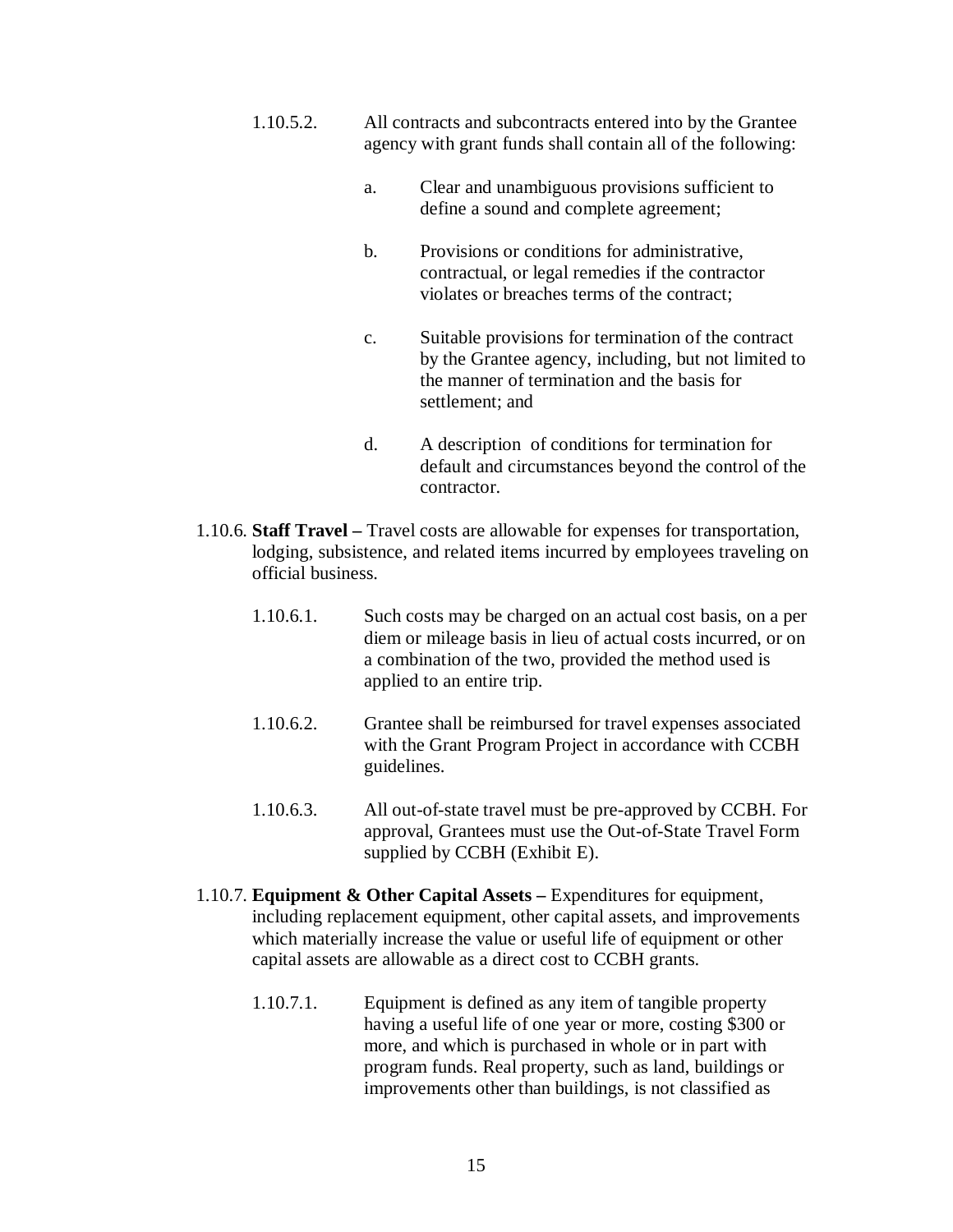equipment. Equipment includes, but is not limited to machinery, tools, motor vehicles, furniture and furnishings. Items that meet the definition of equipment for which early obsolescence is expected, such as films, tapes, videos, books, etc., are not classified as equipment and should be budgeted and reported as supplies under the Other Direct Cost Category.

- 1.10.7.2. "Acquisition cost" includes the net invoice price of the equipment, including the cost of any modifications, attachments, accessories, or auxiliary apparatus necessary to make it usable for the purpose for which it is acquired. Ancillary charges, such as taxes, duty, protective in-transit insurance, freight, and installation may be included in, or excluded from, equipment expenditure cost in accordance with the Grantees' regular accounting practices.
- 1.10.7.3. "Other capital assets" mean buildings, land, and improvements to buildings or land that materially increase their value or useful life.
- 1.10.7.4. Capital expenditures which are not charged directly to a CCBH award may be recovered through use allowances or depreciation on buildings, capital improvements, and equipment.
- 1.10.7.5. When replacing equipment purchased in whole or in part with CCBH funds, the Grantee may use the equipment to be replaced as a trade-in or sell the property and use the proceeds to offset the cost of the replacement property.
- 1.10.7.6. Unless otherwise pre-approved by CCBH, no more than 3% of a Grantee's CCBH grant award may be spent for equipment or other capital assests.
- 1.10.7.7. A completed Inventory Report of Equipment Purchased with Grant Funds (Exhibit D) must be submitted to CCBH as approved equipment is purchased.
- 1.10.8. **Supplies –** The cost of supplies and materials acquired, consumed, or expended specifically for the purpose of CCBH grant awards is allowable.
	- 1.10.8.1. Purchases should be charged at their prices after deducting all cash discounts, trade discounts, rebates, and allowances received. Withdrawals from general stores or stockrooms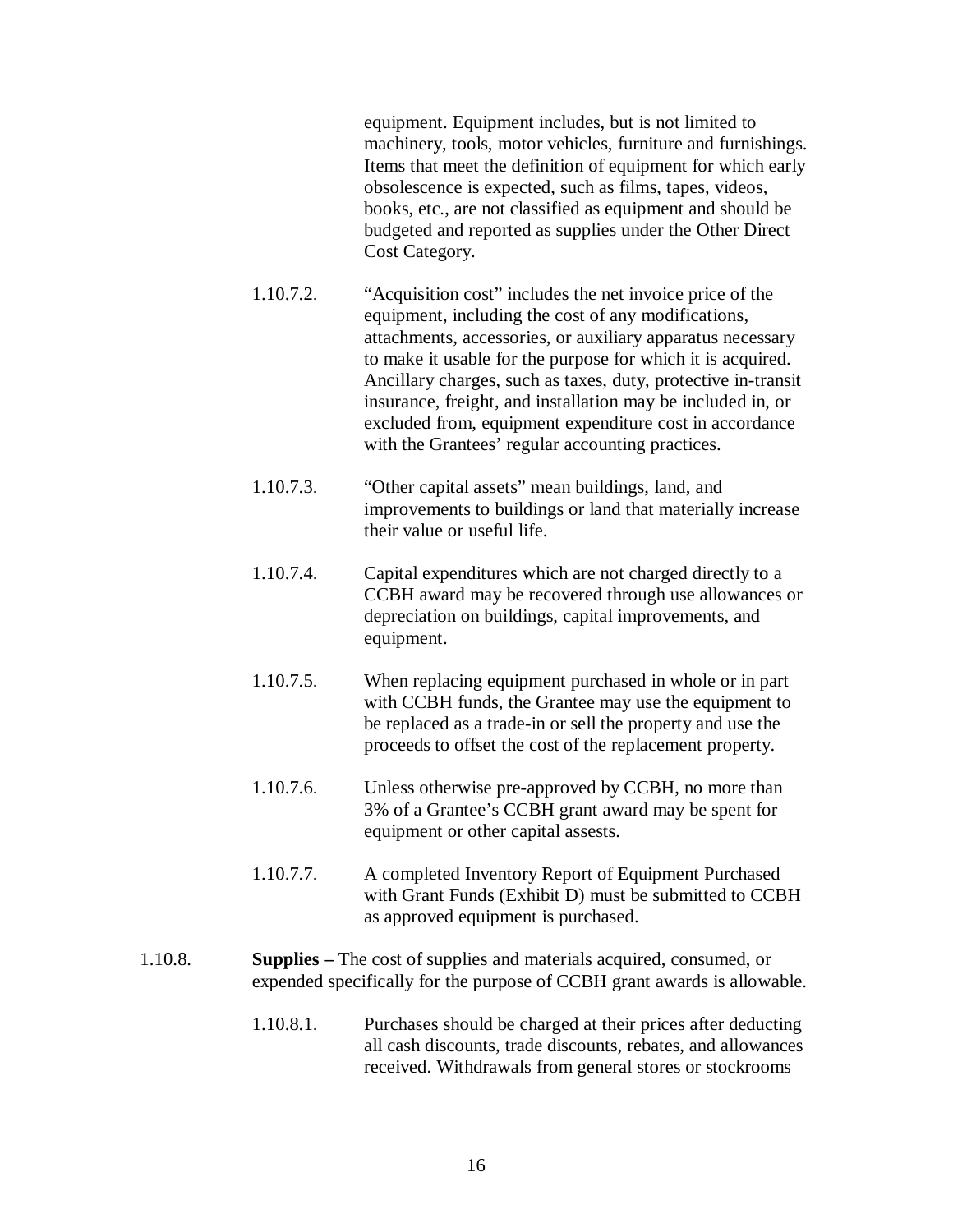should be charged at cost under any recognized method of pricing, consistently applied.

- 1.10.8.2. Items of equipment with an acquisition cost of less than \$300 are considered to be supplies and are allowable as direct costs of CCBH Grant awards without specific CCBH approval.
- 1.10.9. **Other Costs** Other allowable costs incurred for the purpose of providing goods and services necessary to support the CCBH project may include, but are not limited to, the following:
	- Education and promotional materials
	- Media and marketing costs (Refer to 2.5.)
	- Data acquisition expenses (e.g., database purchase, survey costs)
	- Printing
	- Incentive items
	- Office expenses (e.g., phone, rent, utilities, copying, etc.)
	- Audit, accounting, and legal fees
	- Administrative expenses

#### 1.11 Unallowable Costs

Expenses not meeting the criteria described in Section 1.10, above, are prohibited costs for the purposes of the CCBH grant award. Use of grant funds for prohibited purposes may result in the loss or recovery of grant funds. Some specific examples of prohibited uses of grant funds include, but are not limited to, the following:

- 1.11.1. Expenses incurred prior to the date on which the grant period begins or subsequent to its termination date.
- 1.11.2. Costs to hire or pay an executive agency lobbyist as defined by Ohio Revised Code §121.60, or to hire or pay a legislative agent as defined by Ohio Revised Code §101.70.
- 1.11.3. Costs to support or oppose candidates, ballot questions, referendums, or ballot initiatives.
- 1.11.4. Alcoholic beverages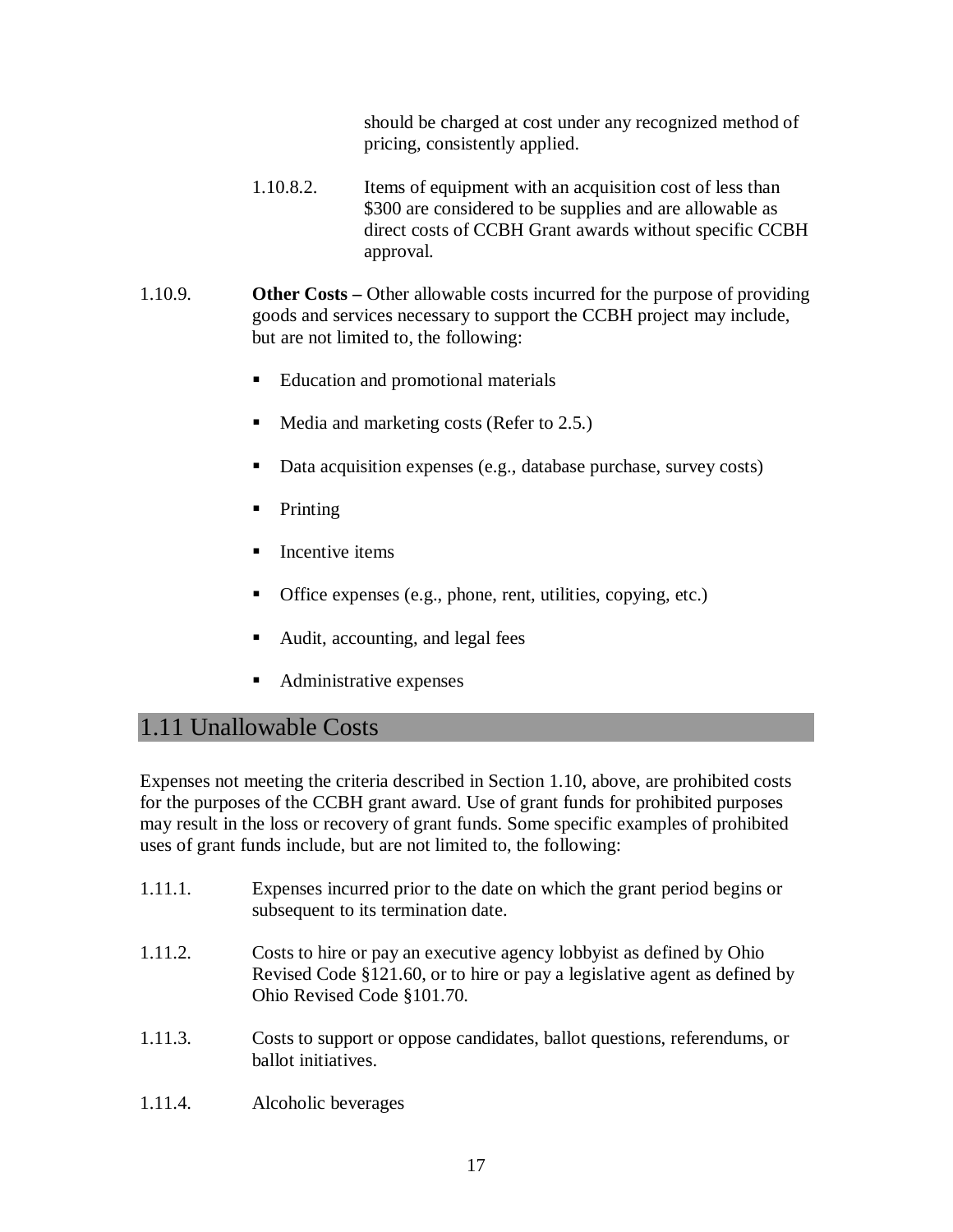| 1.11.5.  | Auto purchase                                                                         |
|----------|---------------------------------------------------------------------------------------|
| 1.11.6.  | Awards, bonuses, commissions                                                          |
| 1.11.7.  | Debts                                                                                 |
| 1.11.8.  | Construction costs                                                                    |
| 1.11.9.  | Contingency provision funds                                                           |
| 1.11.10. | Contributions and donations (given by the Grantee or implementing<br>agency)          |
| 1.11.11. | Corporate formation costs                                                             |
| 1.11.12. | Defense and prosecution of criminal and civil proceedings and claims                  |
| 1.11.13. | Depreciation and use allowances on publicly owned buildings                           |
| 1.11.14. | Dual compensation                                                                     |
| 1.11.15. | Entertainment                                                                         |
| 1.11.16. | Federal employee's compensation, consulting fees, or other remuneration               |
| 1.11.17. | Fines, penalties, and interest or other financial payments                            |
| 1.11.18. | Foreign travel (all travel outside the United States, its territories, and<br>Canada) |
| 1.11.19. | Fund raising                                                                          |
| 1.11.20. | Idle facilities                                                                       |
| 1.11.21. | Inmate wages                                                                          |
| 1.11.22. | Land acquisition                                                                      |
| 1.11.23. | Lessons (music, craft, sports, etc., except for programmatic purposes)                |
| 1.11.24. | Losses on other awards                                                                |
| 1.11.25. | Rental charges for Grantee owned space and equipment                                  |
| 1.11.26. | <b>Restitution payments</b>                                                           |

18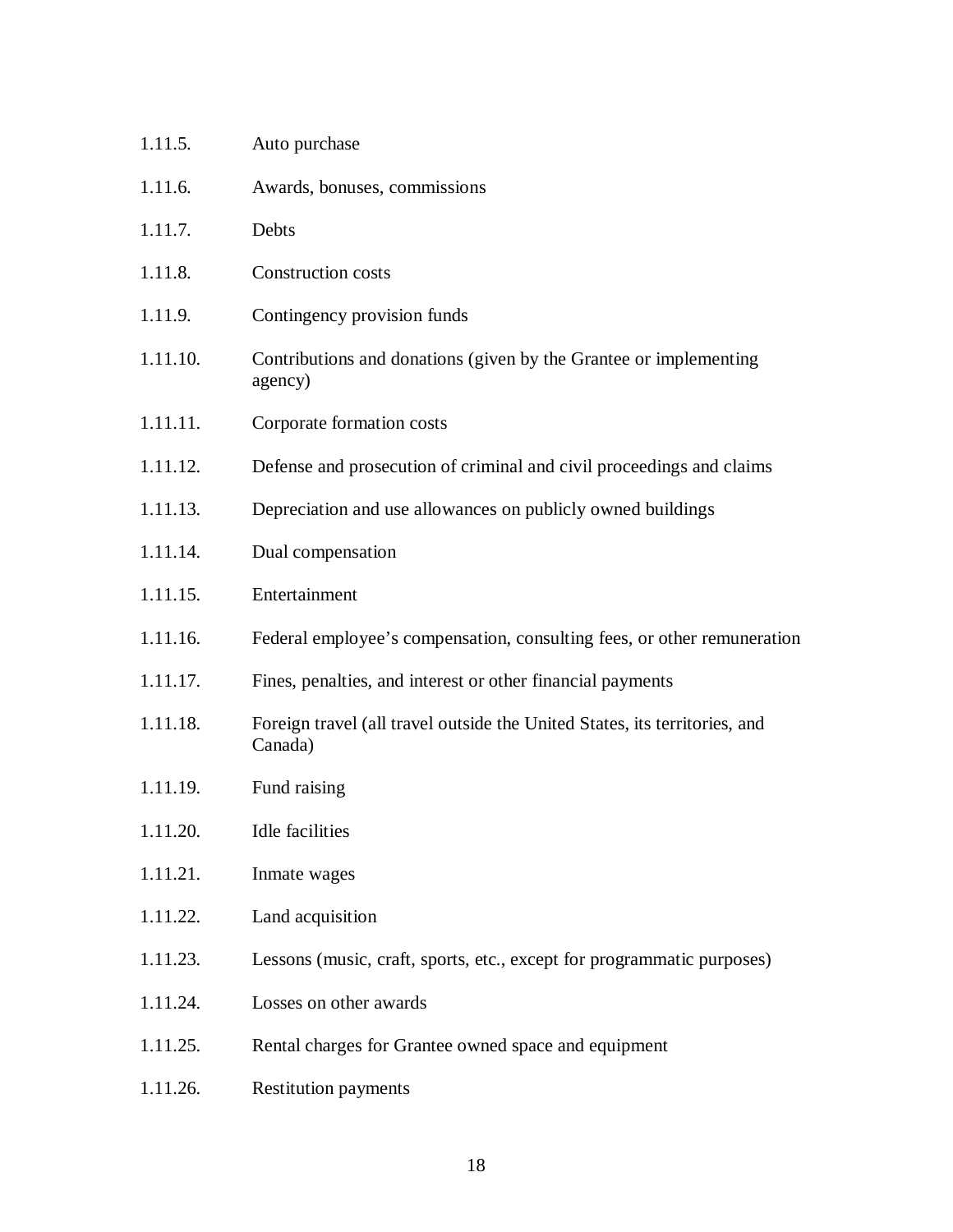| 1.11.27. | lump sum indirect or administrative costs                    |
|----------|--------------------------------------------------------------|
| 1.11.28. | Tips, bar expenses, or laundry costs incurred at conferences |
| 1.11.29. | Toys, games, etc. (except for programmatic uses)             |
| 1.11.30. | Weapons                                                      |
| 1.11.31. | Replacement of operational funds                             |

#### 1.12 Competitive Bidding

A Grantee wanting to purchase services that cost more than fifty thousand dollars (\$50,000) or supplies that cost more than twenty-five thousand dollars (\$25,000) shall make the purchase by competitive selection.

The Grantee will have formal policies and procedures in place for the competitive selection process. CCBH, in its discretion, may prescribe such conditions under which competitive sealed bids will be received and terms of the proposed purchase as it considers necessary; provided, that all such conditions and terms shall be reasonable and shall not unreasonably restrict competition.

#### 1.13. Administrative Costs

No more than 20% of a CCBH grant project's budget may be spent on administrative costs. Grantees should identify administrative costs on their budget application form.

- 1.13.1. Administrative costs are costs that do not directly contribute to a grant program's objectives or services. Administrative costs include, but are not limited to, costs associated with overall or general management, clerical, accounting, and/or other support activities. Administrative costs may include salary and other personnel costs.
- 1.13.2. Administrative costs can be charged to a program either directly or indirectly:
	- 1.13.2.1. Direct costs are expenditures that can be identified specifically with a particular project or program cost objective. Examples are compensation of employees or contractors for time and effort devoted specifically to the execution of grants, program materials, and equipment.
	- 1.13.2.2. Indirect costs are expenditures incurred for a common or joint purpose benefiting more than one cost objective, and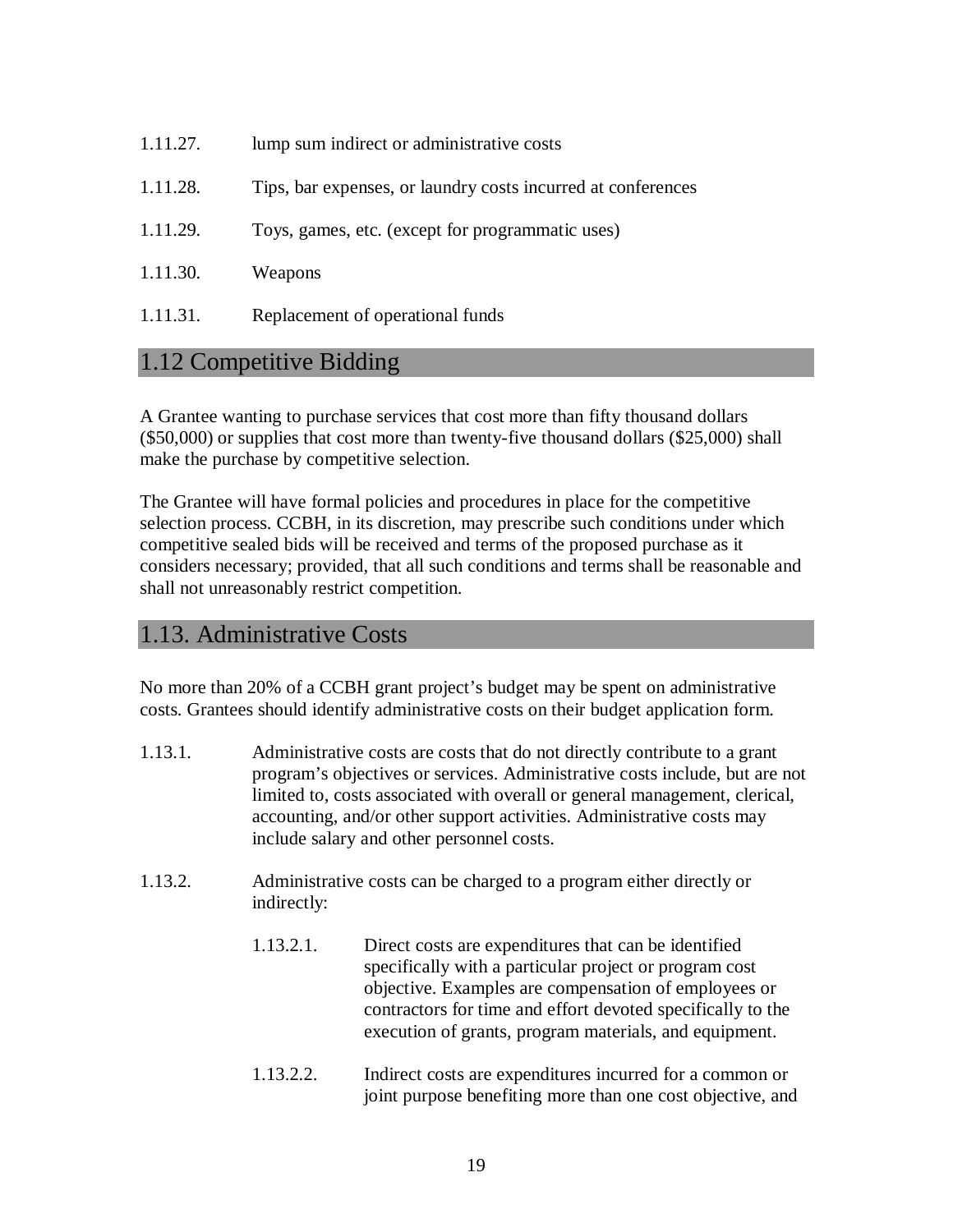not readily assignable to a specific grant program. Indirect costs should be supported by a documented indirect cost allocation plan. Examples are rent, utilities, and other overhead costs.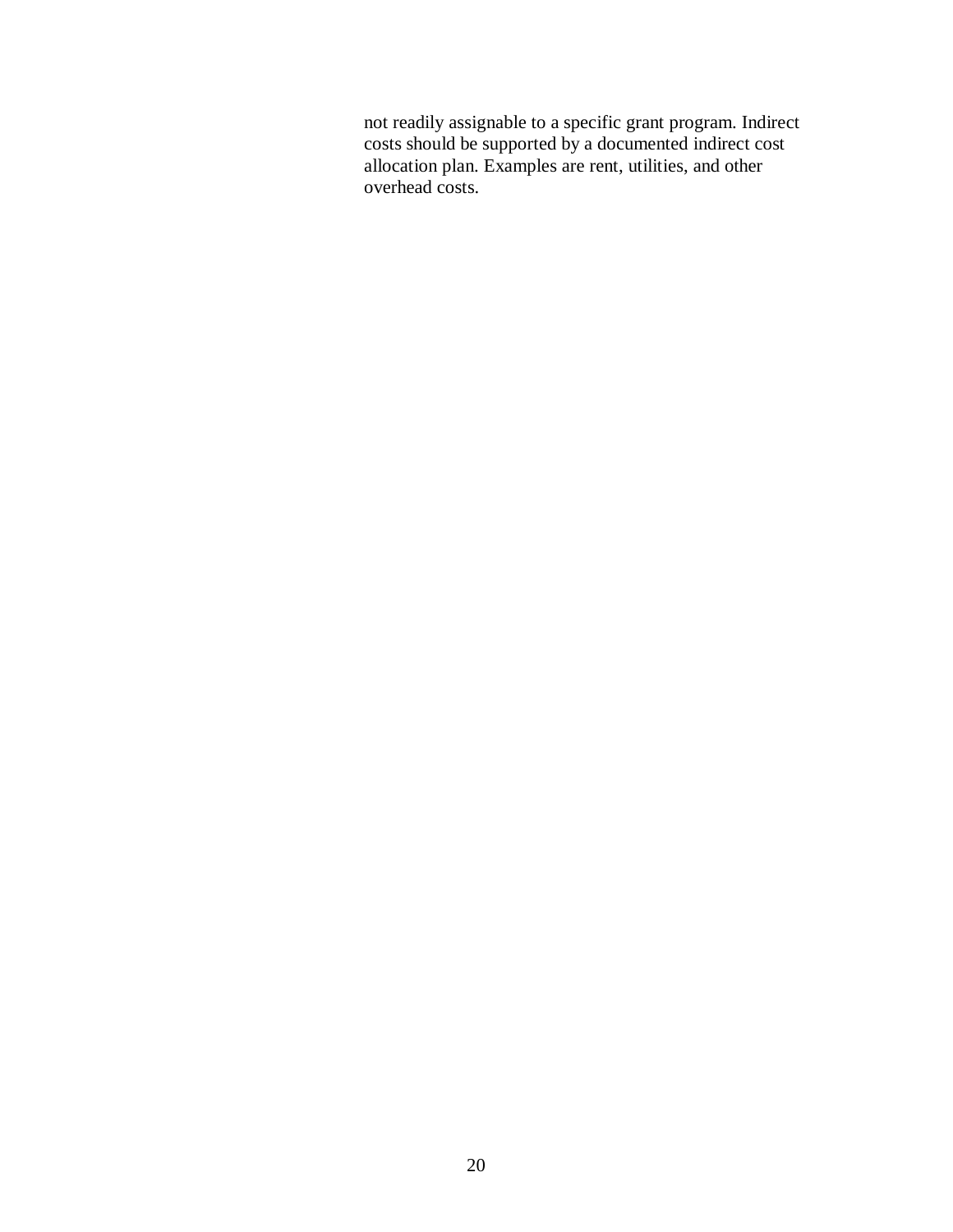## Section 2. Programmatic Information

#### 2.1. Notice of Award

The funds granted as a result of this award are to be used for the purposes set forth in the Grantee's proposal and according to the approved budget and administered in compliance with the terms and conditions set forth in the Notice of Award, the RFP, and all applicable laws.

This award is made with the understanding that CCBH has no obligation to provide other or additional support for this program/project; nor does this award represent any commitment to, or expectation of, future support from CCBH for this or any other project of the Grantee.

#### 2.2. Special Conditions

Special conditions include terms and conditions of the grant award. They may include fiscal and/or programmatic provisions. A response to a special condition must be submitted within 30 days after the receipt of the condition. Non-compliance with any or all special conditions may result in the holding of the next quarter allotment. If a condition cannot be met within a 30 day timeline, to avoid a hold in quarterly allotment, the Grantee must submit a detailed plan outlining when such condition can fully be met.

#### 2.3. Program Reports

Grantees must submit the following program reports using the report forms supplied by CCBH.

- 2.3.1. Using the forms provided by CCBH as outlined by CCBH. The budget period for each grant is defined in the Notice of Award.
- 2.3.2. An Annual Evaluation Report must be submitted within 30 calendar days following the end of the annual budget period. The budget for each grant is defined in the Notice of Award.
- 2.3.3. Failure to submit program reports on time will result in grant payments being delayed. Repeated non-compliance with timely program reporting may result in the suspension or termination of a grant in accordance with Section 3.1. if this manual.

#### 2.4. Evaluation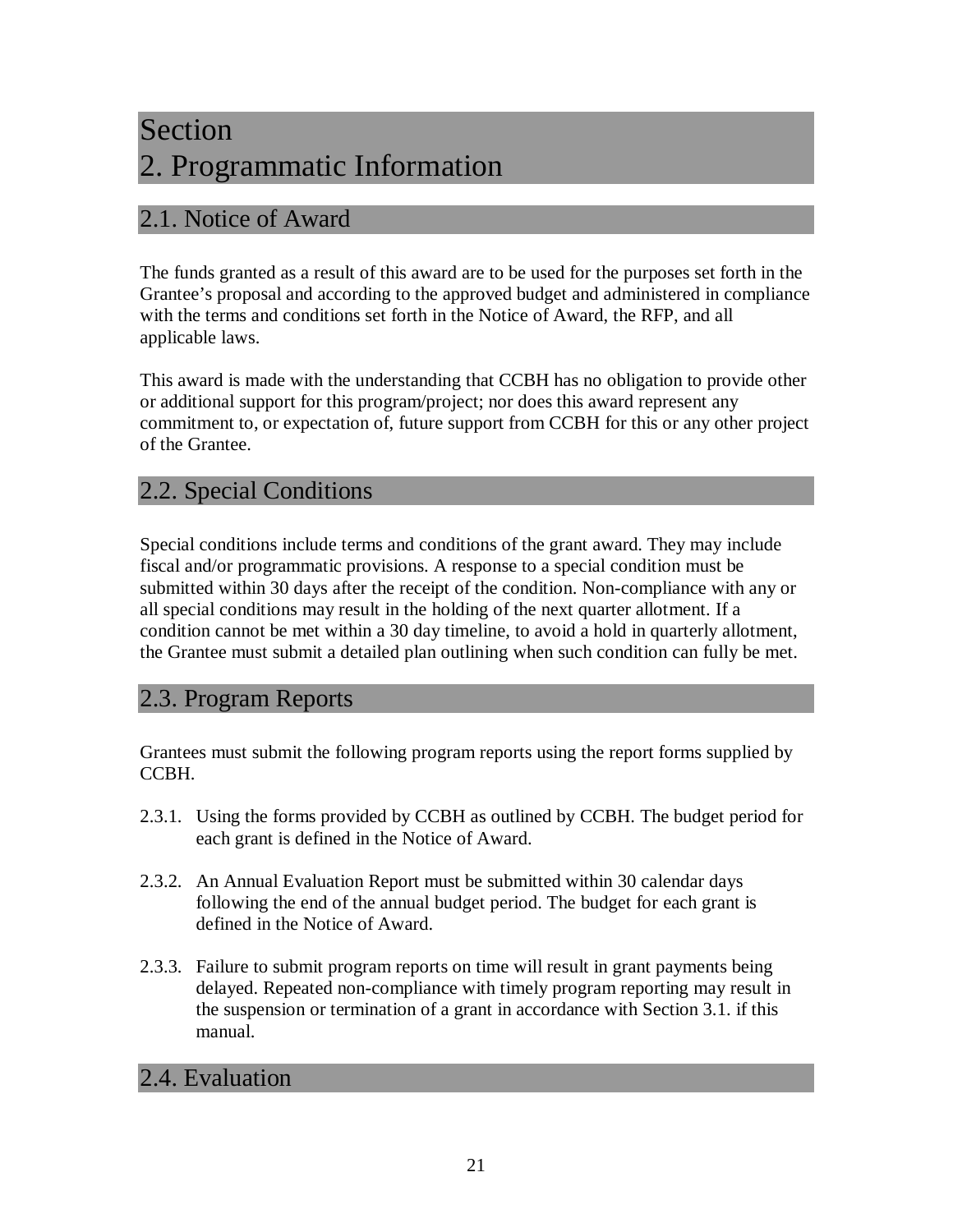CCBH reserves the right to conduct an independent evaluation or request additional evaluation data or information of Grantee programs to help ensure that the program or research is likely to achieve the indicated or desired results.

#### 2.5. Media and Publications

Any media or marketing component of Grantee's program/project must be approved in advance and in writing by the grant Program Project Manager to ensure that an integrated, uniform, and consistent theme and message is relayed to the public.

- 2.5.1. When possible, any public statements about CCBH or its grant-making should be approved in advance by the CCBH grant Program Project Manager.
- 2.5.2. Grantee agrees to credit CCBH in any press releases, presentations, media coverage, or announcements resulting from grant funds.
- 2.5.3. The Grantee also agrees to cooperate with CCBH's efforts to highlight the programs it funds in CCBH's own publications and publicity materials. This may include: setting up interviews or photo sessions with the Grantee organization's staff, board, or clients; providing CCBH with available photographs, slides, or graphics, with signed releases where required; or providing access to background material related to the funded project.

#### 2.6. Ownership and Copyright

- 2.6.1. Reports, materials, books, and articles resulting from this grant may be copyrighted by the organization receiving the grant or by the author, in accordance with the policies of the Grantee organization, toward the goal of obtaining the widest dissemination of such reports, materials, books, and articles. Grantee shall grant or cause the author to grant CCBH a royalty-free license to use such publications.
- 2.6.2. Grant funds shall not be used for activities which may lead to the award of a patent unless Grantee has first entered into a written agreement with CCBH which specifies the name in which any patent awarded will be taken and avoids the possibility that grant funds will be used for private benefit. No application shall be filed for a patent arising out of grant funded activities without prior written consent of CCBH, which consent will be conditioned as necessary to avoid private benefit from the use of grant funds.
- 2.6.3. CCBH agrees to properly attribute authorship in the use, reproduction, or publication of any information developed under this award, and further agrees to include copyright notice, in any of its publications, or any copyrighted materials.
- 2.6.4. A completed Equipment Inventory Form (to be provided by CCBH) listing all equipment purchased from grant funds must be sent to CCBH with each quarterly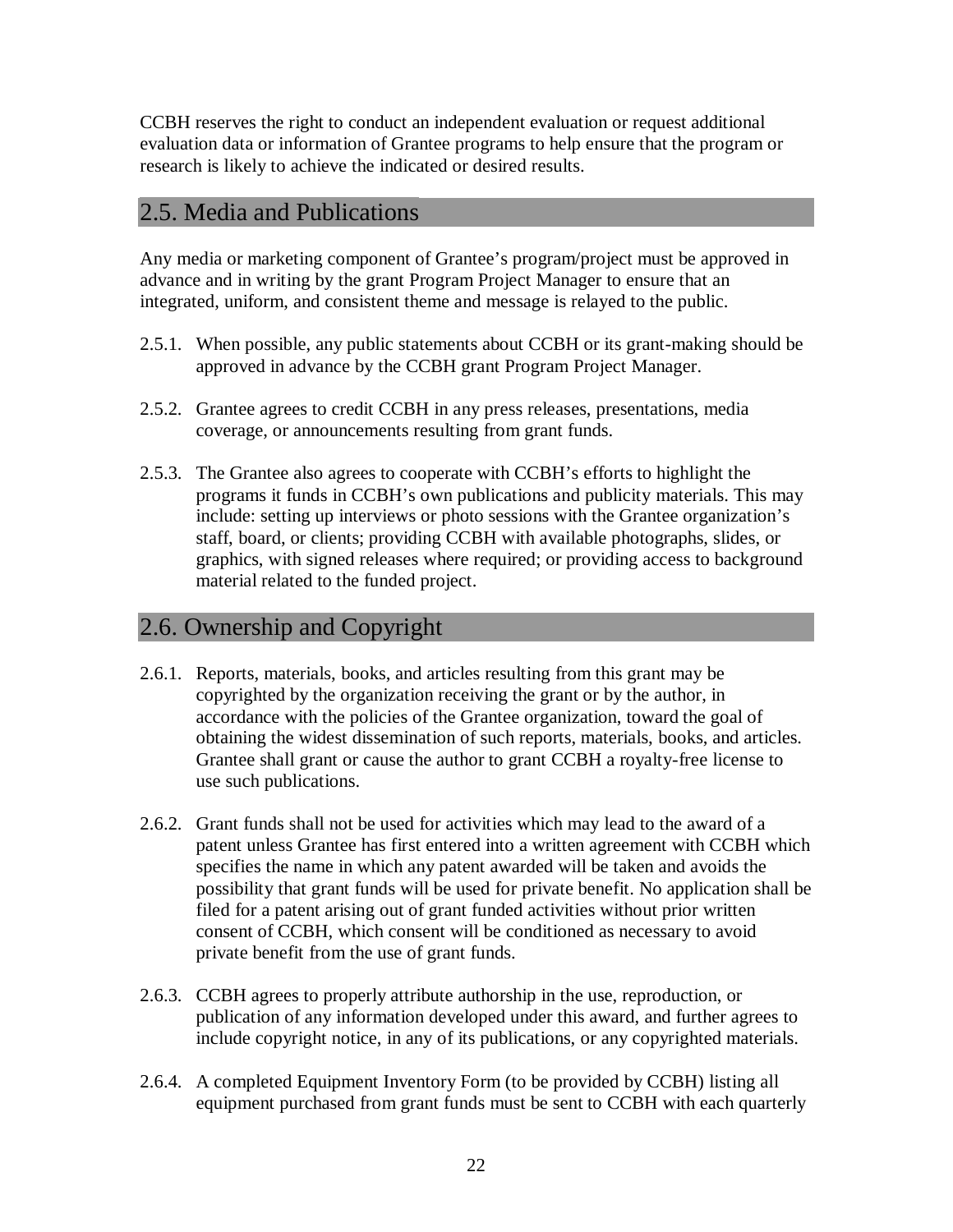expense report. Equipment purchased with grant funds must be tagged as property of CCBH for inventory control. CCBH may require that such equipment be returned to CCBH at the end of the grant period.

2.6.5. CCBH is the sole owner of all data collection using CCBH grant funds. CCBH, in its discretion, may allow grantees and other interested parties to conduct independent analyses of CCBH-owned data and publish their findings. Requests for such use of CCBH-owned data must be submitted to CCBH in writing prior to publication. All publications of CCBH-owned data must acknowledge that the data was obtained with the financial support of CCBH.

#### 2.7. Program Monitoring

- 2.7.1. When CCBH staff determine that a Grantee has failed to comply with any of the programmatic provisions of this manual or has materially failed to perform the scope of work as detailed in their proposal or approved Evaluation Plan, the following administrative actions will occur:
	- CCBH staff will inform a Grantee in writing, concerning the particular non-compliance issue(s) and provide the Grantee with a Corrective Action Plan form.
	- Within fifteen (15) business days after receipt of the Corrective Action plan form, Grantee will provide CCBH with a proposed corrective action plan to address the identified non-compliance issues. The corrective action plan will be on the form prescribed by CCBH. Corrective action means action taken by the Grantee that:
		- i. Corrects identified deficiencies;
		- ii. Produces recommended improvements; or
		- iii. Demonstrates that the identified non-compliance issue(s) are either invalid or do not warrant Grantee action.
- 2.7.2. CCBH Management Decisions on Corrective Action Plan –

Within fifteen (15) days of receiving the Grantee's corrective action plan, CCBH will provide Grantee with a written management decision on the corrective action plan. The management decision will clearly state whether or not the noncompliance issue(s) is sustained, the reasons for the decision, the expected Grantee action(s) to remedy the situation, or other actions to be taken by CCBH. If applicable, as part of the management decision, CCBH may choose to notify the Grantee of its intent to suspend or terminate a grant (in accordance with Section 3.1 of this manual) should specified conditions not be met by the Grantee.

2.7.3. If a Grantee fails to take appropriate corrective actions within 30 days of the receipt of CCBH's management decision letter, or otherwise materially fails to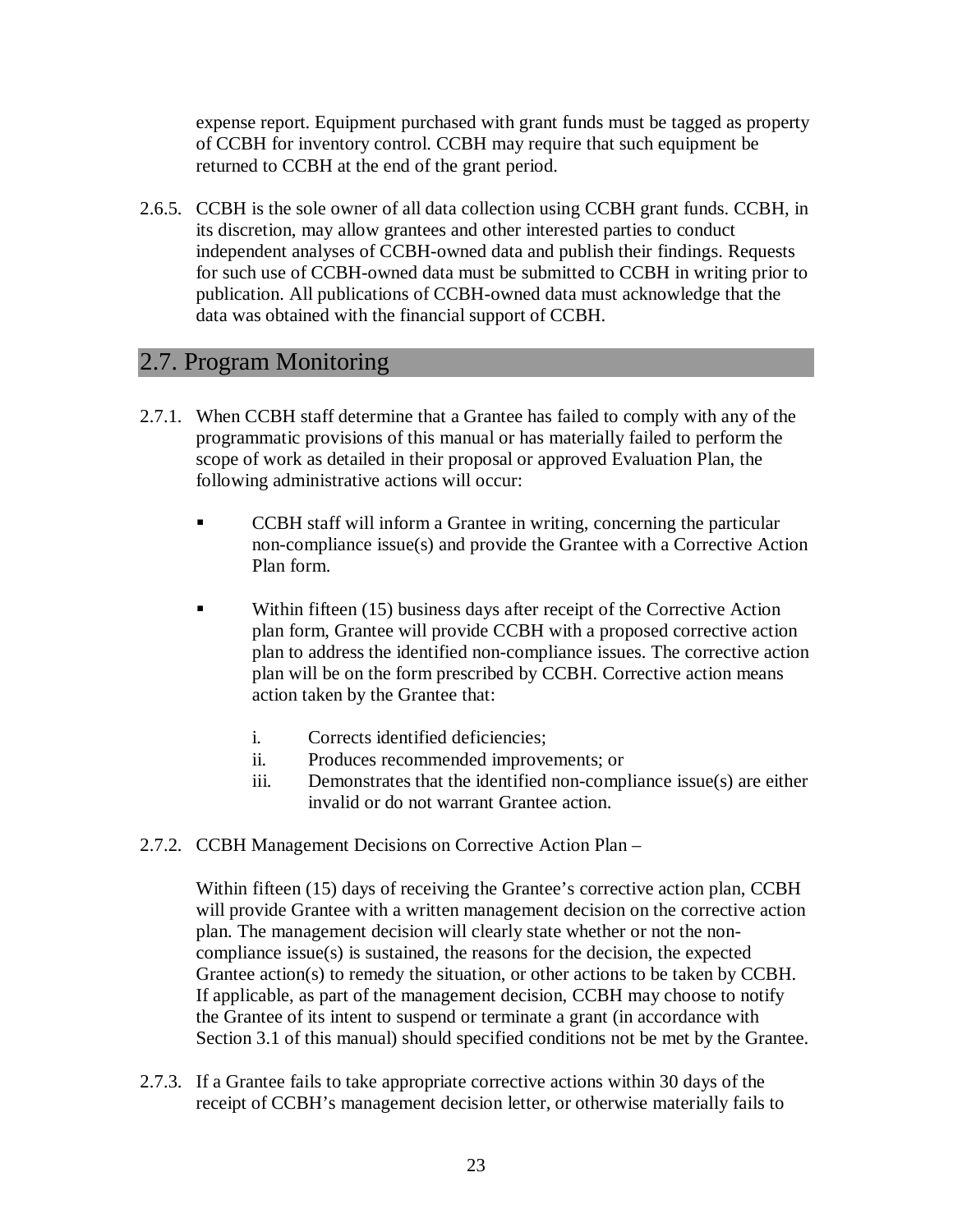comply with the programmatic terms of the grant, CCBH has the right to suspend or terminate the grant in accordance with Section 3.1 of this manual.

#### 2.8. Communication with CCBH

To ensure proper monitoring and tracking of program activities, Grantees should copy their designated Program Project Manager on all communications to CCBH that are not of a confidential nature.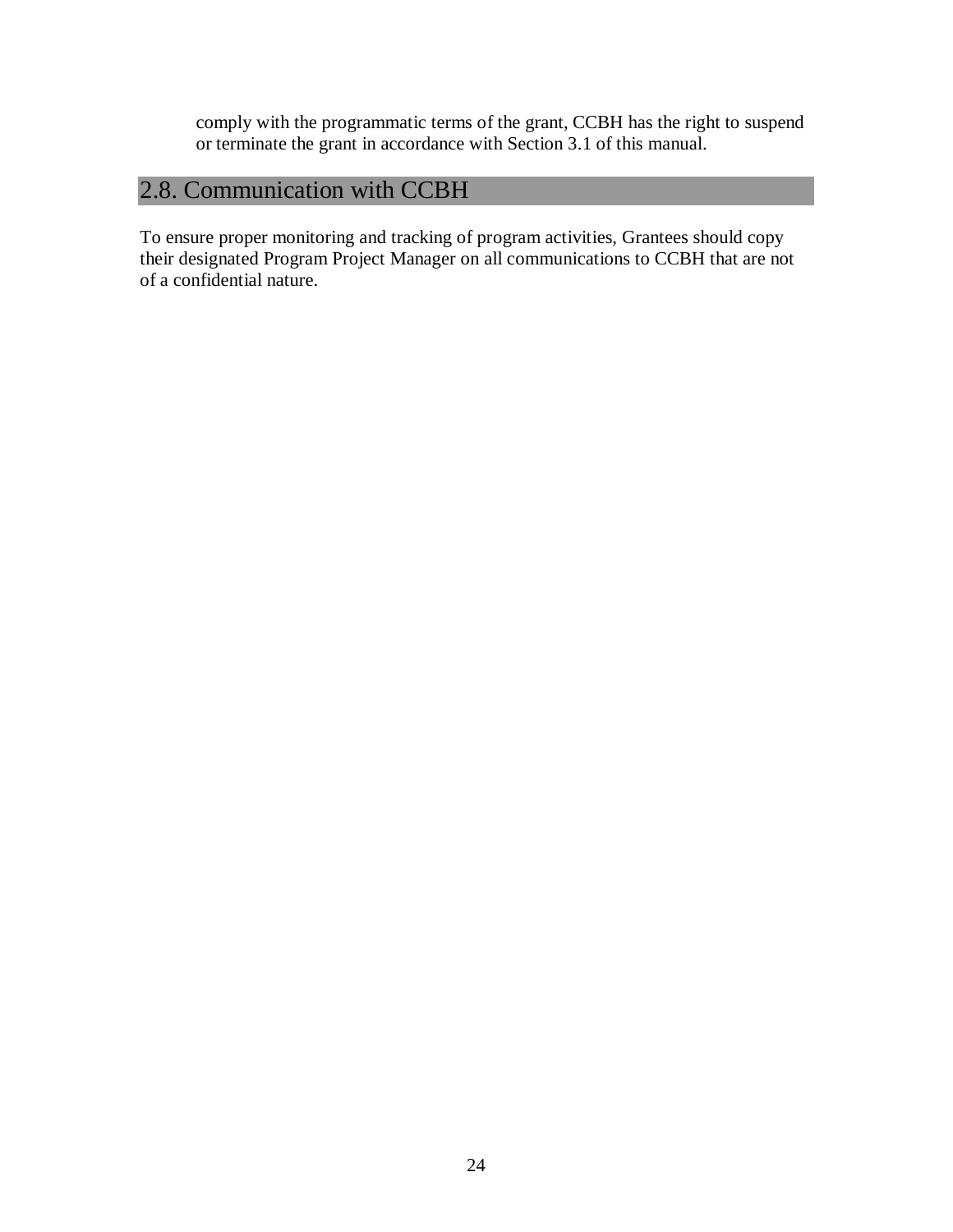### **Section 3. General Information**

#### 3.1. Suspensions and Terminations

- 3.1.1. **Suspensions –** When a Grantee has materially failed to comply with the terms of the grant, CCBH may, upon reasonable notice to the Grantee, suspend the grant in whole or in part. Suspension of a grant means temporary withdrawal of the Grantee's authority to obligate grant funds pending corrective action plan by the Grantee or a decision to terminate the grant.
	- 3.1.1.1. The notice of suspension will state the reasons for the suspension, any corrective action required of the Grantee, and the effective date. The suspension may be effective at once if a delayed effective date would be unreasonable considering CCBH's responsibility to protect the state's interest. Suspensions shall remain in effect until the Grantee has taken corrective action satisfactory to CCBH, or given evidence satisfactory to CCBH that such corrective action will be taken, or until CCBH terminates the grant.
	- 3.1.1.2. New obligations incurred by the Grantee during the suspension period will not be allowed unless CCBH expressly authorizes them in the notice of suspension or an amendment to it. Necessary and otherwise allowable costs which the Grantee could not reasonably avoid during the suspension period will be allowed if they result from obligations properly incurred by the Grantee before the effective date of suspension and not in anticipation or termination.
	- 3.1.1.3. Appropriate adjustments to payments under the suspended grant will be made either by withholding subsequent payments or by not allowing the Grantee credit for disbursements made in payment of unauthorized obligations incurred during the suspended period.
- 3.1.2. **Termination –** CCBH may terminate any grant in whole, or in part, at any time before the date of expiration, whenever it determines that the Grantee has materially failed to comply with the terms of the grant. Termination of a grant means permanent withdrawal of the Grantee's authority to obligate previously awarded grant funds before authority would otherwise expire. It also means the voluntary relinquishment of the authority by the Grantee. CCBH shall promptly notify the Grantee in writing of the determination and the reasons for termination, together with the effective date. Except as provided above, grants may be terminated in whole or in part as follows: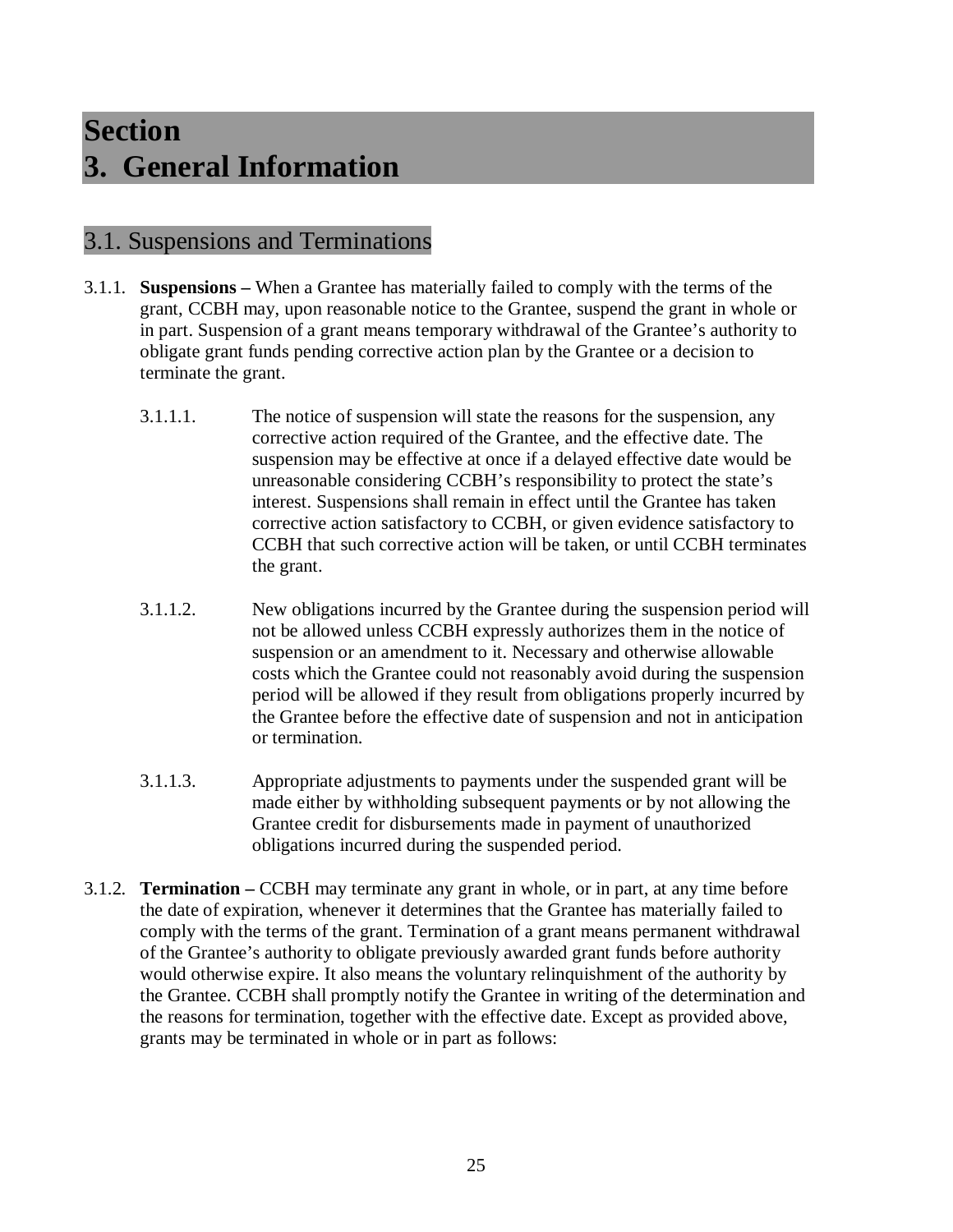- 3.1.2.1. By CCBH with the consent of the Grantee, in which case the two parties shall agree upon the termination conditions, including the effective date and in the case of partial terminations, the portions to be terminated.
- 3.1.2.2. By the Grantee, upon written notification to CCBH setting forth the reasons for such termination, the effective date and in the case of partial terminations, the portion to be terminated. However, if, in the case of partial termination, CCBH determines that the remaining portion of the grant will not accomplish the purposes for which the grant was made, CCBH may terminate the grant in it's entirely.

#### **3.2. Records Retention**

All financial, program, and research records related to the grant shall be made available, upon request for review and audit by CCBH or its agents. Grantee shall maintain all financial, program, and research records related to the grant for a period of five years after the termination of the grant.

#### **3.3. Equal Employment Opportunity Compliance**

The Grantee agrees that, in the performance of this agreement, it will not unlawfully discriminate in its employment practices, volunteer opportunities, or the delivery of program services, on the basis of race, religion, gender, national origin, age, medical condition, handicap, veteran status, or sexual orientation.

#### **3.4. Assurances**

- 3.4.1. Grantee agrees to indemnify, defend and hold CCBH harmless from any and all liability, losses, claims, damages, or other expenses arising out of Grantees misconduct or negligence in the performance of its obligations set forth under this agreement.
- 3.4.2. All information submitted to CCBH shall be considered a public record subject to Ohio's public record laws.
- 3.4.3. Grantee must comply with reasonable requests and instructions of CCBH as may be given in connection with carrying out the grant program including, but not limited to, attendance at local, regional, or statewide meetings, participation in training and informational sessions, site visits, and utilization of recommended management and technical assistance.
- 3.4.4. If there are conflicting provisions between the documents that make up the contract, the order of precedence for the documents is as follows:

3.4.4.1. The NOA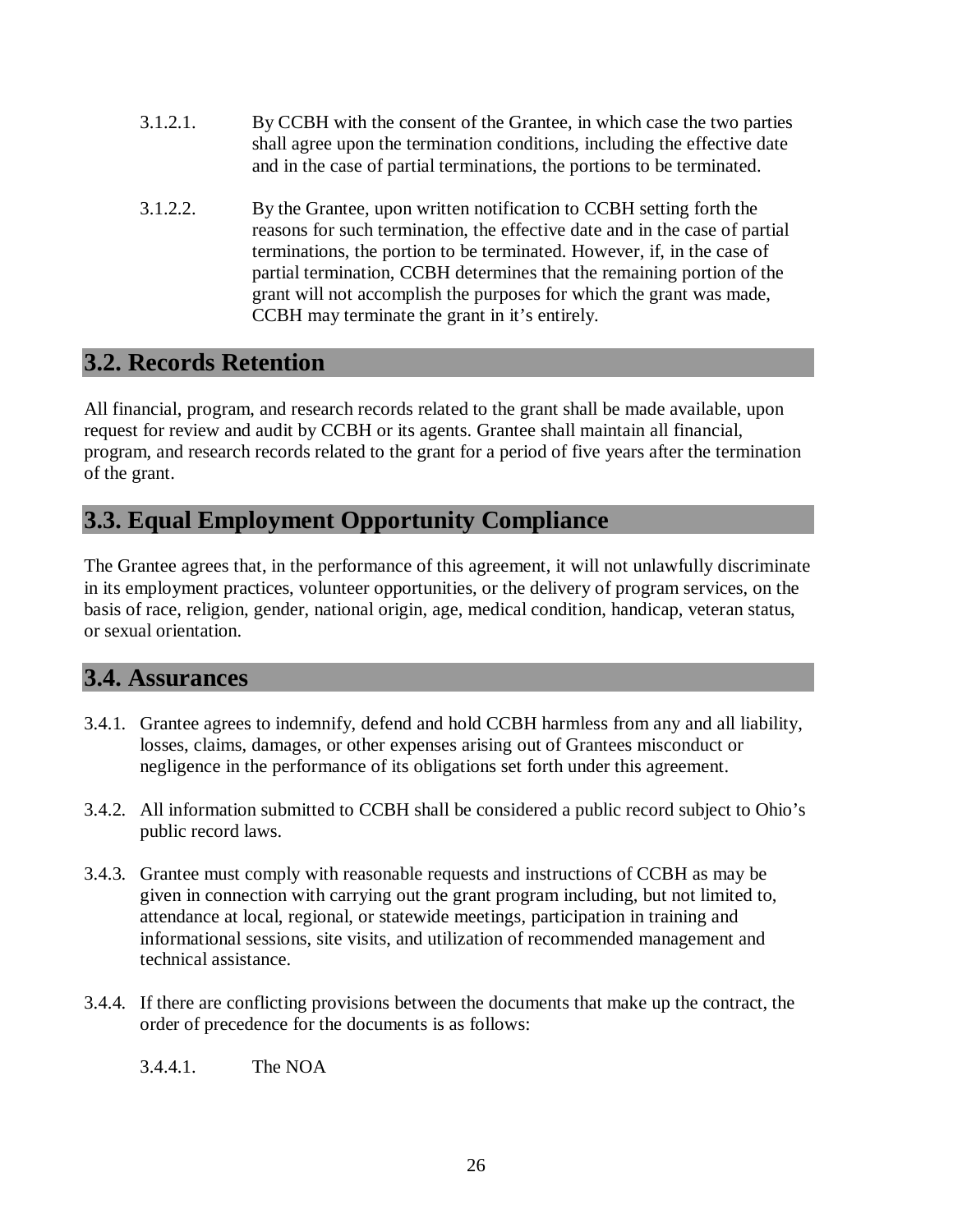- 3.4.4.2. The Grants Administration Manual
- 3.4.4.3. The RFP
- 3.4.4.4. The Grantee Application
- 3.4.5. Grantee agrees to comply with all applicable federal, state, and local laws in administration of CCBH grant funds.
- 3.4.6. Grantee agrees to comply with all applicable state and federal laws regarding keeping a drug-free workplace. The Grantee will make a good faith effort to ensure that all personnel, while working on CCBH funded grant projects, will not have or be under the influence of illegal drugs or alcohol or abuse prescription drugs in anyway.
- 3.4.7. The Grantee acknowledges that the grant award and all documents incorporated into the Notice of Award will be governed by the laws of Ohio.

#### **3.5. Independent Contractor**

Grantee shall perform its duties and obligations under this Agreement as an independent contractor and is not an agent, representative, or employee of the CCBH. It is understood and agreed that the CCBH will not be liable for any negligent or wrongful acts, either of commission or omission, chargeable to the Grantee or the Grantee's subcontractors. The Grantee is responsible for and must seek its own legal representation and bear its own cost, including, judgments, in any litigation or claim made that may arise from the performance of this Agreement.

#### **3.6. Insurance**

- 3.6.1. Grantee shall meet the following insurance requirements: 1. General liability coverage at a minimum of One Million Dollars (\$1,000,000.00), naming the CCBH as an additional insured and as a certificate holder. The Certificate of Insurance shall contain language stating that the CCBH will be given ten (10) days written notice prior to cancellation or reduction of the insurance afforded by the policy. The Certificate of Insurance shall be sent to the CCBH **prior to finalization** of any Agreement and prior to any activities commencing under the Grant. The Certificate of Insurance shall be attached to the Agreement.
- 3.6.2. Grantees operating under this Grant shall independently carry a policy with the same provisions as specified herein. The CCBH shall be named as an additional insured and as a certificate holder. The Certificate of Insurance shall contain language stating that the CCBH will be given ten (10) days written notice prior to cancellation or reduction of the insurance afforded by the policy. The Certificate of Insurance shall be sent to the CCBH within 30 days of the Certificate of Insurance shall be subsequently attached to this Agreement. The Grantee shall collect, and forward to the CCBH certificates of insurance for all subcontractors operating under this Grant.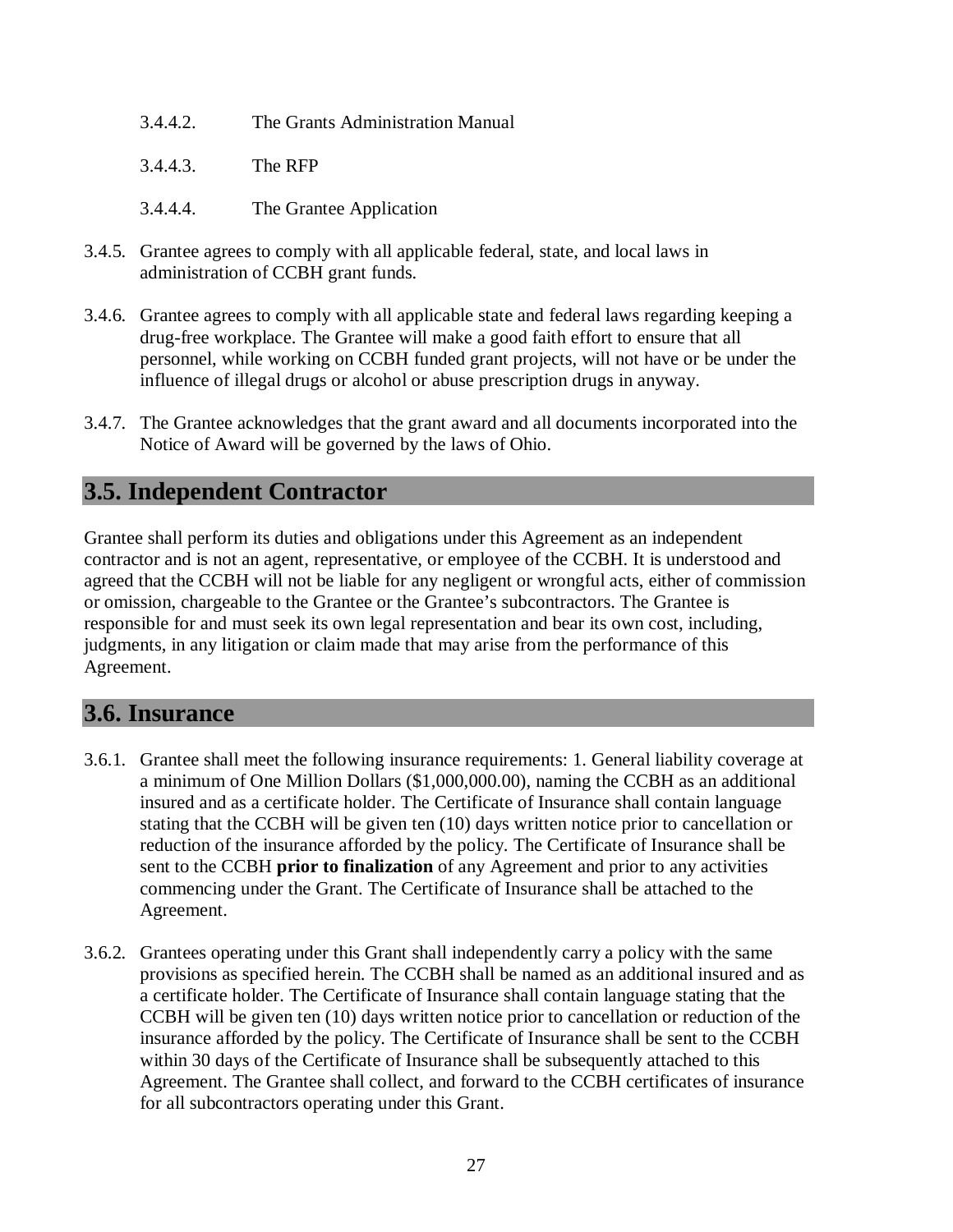#### **3.7. State Industrial Compensation**

3.7.1. The grantee shall be required at all times during the term of Agreement to subscribe to and comply with the Workers Compensation Laws of the State of Ohio and pay any premiums as may be required and to hold the CCBH harmless from any liability from or under those laws. It shall also furnish at such times as may be requested a copy of the official certificate or receipt showing the premium payments.

#### **3.8. Social Security Act**

The grantee shall be an independent contractor with respect to all services performed under the Agreement and agrees to accept full and exclusive liability for the payment of any contributions or taxes for social security, unemployment benefits, pensions and annuities now or later imposed under any state or federal laws that are measured by the wages, salaries, or other remuneration paid to persons employed by the grantee on work performed under the Agreement. The grantee further agrees to obey all lawful rules and regulations and to meet all lawful requirements that are or may be issued or promulgated under the respective laws. The Grantee also agrees to indemnify and hold harmless CCBH from any such contributions of taxes or liability for them.

#### **3.9. Assignment Prohibited**

The grantee may not assign, transfer, convey, sell or pledge its rights or interest in the grant or any part thereof, or any right or privilege created under the grant, and on any attempt by the grantee to do so, the grant shall immediately terminate.

#### **3.10. Unresolved Findings for Recovery**

Section 9.24 of the Ohio Revised Code prohibits a state agency or political subdivision from awarding contracts for goods, services or construction, which is paid in whole or in part by state funds to a person against whom a finding for recovery has been issued by the Auditor of State, if the finding for recovery is unresolved.

Therefore, before awarding a contract for goods, services, or construction, the grantee must review the State Auditor database at www.auditor.state.oh.us/ffr and certify there are no findings for recovery pending against the entity it does business with.

#### **3.11. Debarred and Suspended**

CCBH and Grantees will not grant or permit any grant at any level to any party which is debarred or suspended from participation in Federal assistance programs.

http://epls.arnet.gov/